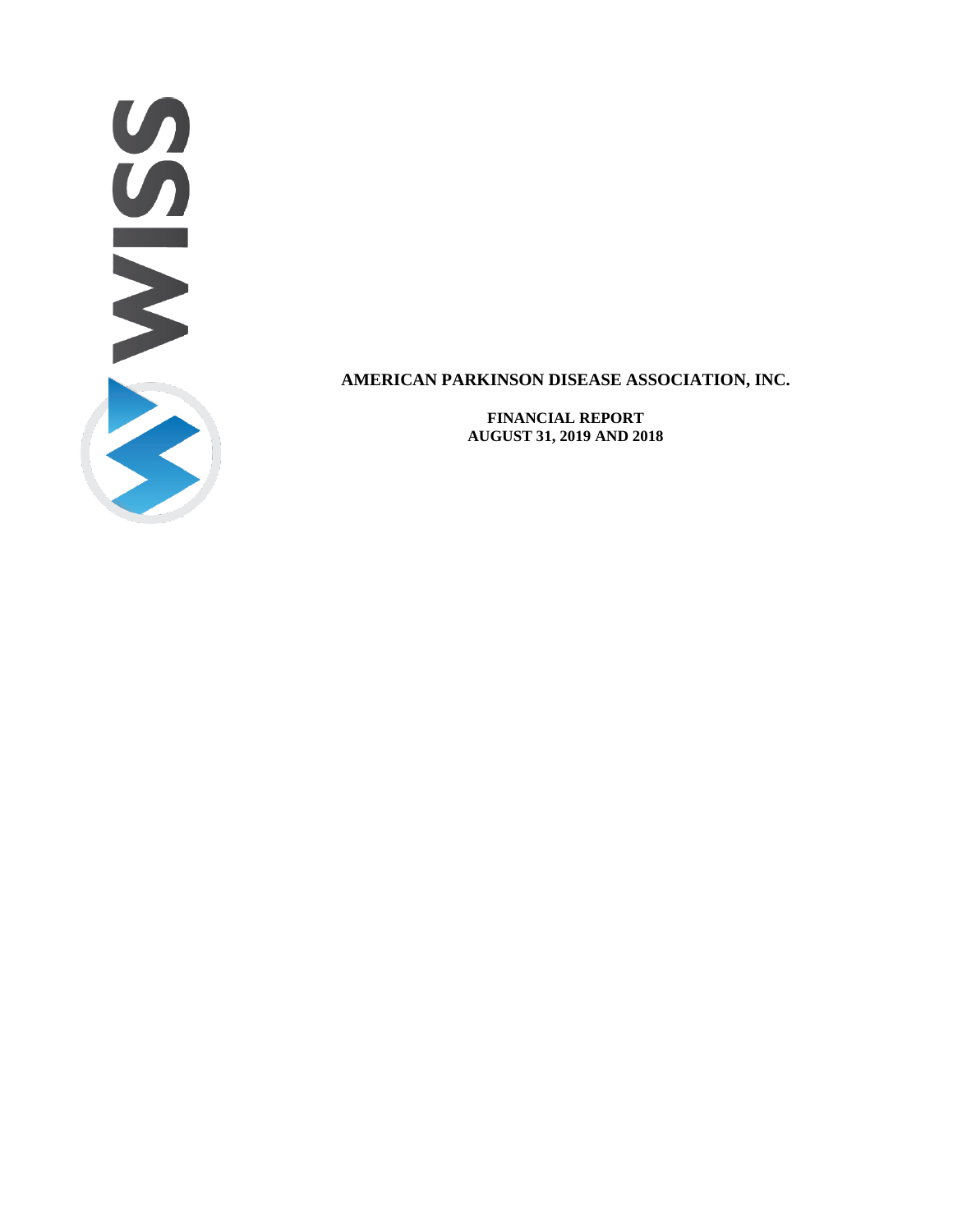## **TABLE OF CONTENTS**

|                                                    | Page     |
|----------------------------------------------------|----------|
| <b>INDEPENDENT AUDITORS' REPORT</b>                | $1 - 2$  |
| FINANCIAL STATEMENTS:                              |          |
| <b>Statements of Financial Position</b>            | 3        |
| Statements of Activities and Changes in Net Assets | 4        |
| <b>Statements of Functional Expenses</b>           | 5        |
| <b>Statements of Cash Flows</b>                    | 6        |
| NOTES TO FINANCIAL STATEMENTS                      | $7 - 21$ |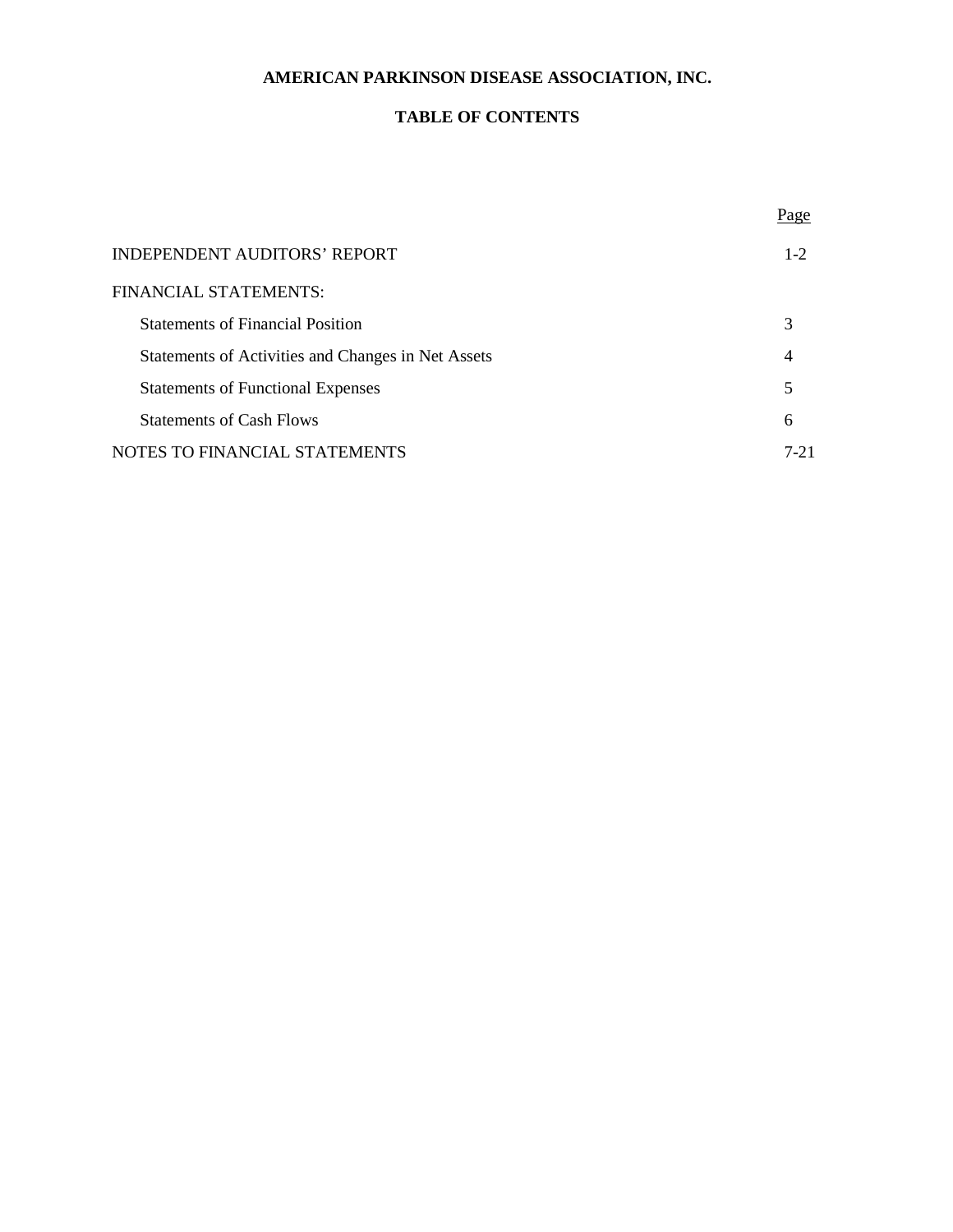

## **INDEPENDENT AUDITORS' REPORT**

To the Board of Directors of American Parkinson Disease Association, Inc. Staten Island, New York

We have audited the accompanying financial statements of American Parkinson Disease Association, Inc. (a nonprofit organization) ("APDA"), which comprise the statement of financial position as of August 31, 2019, and the related statements of activities and changes in net assets, functional expenses, and cash flows for the year then ended, and the related notes to the financial statements.

## **Management's Responsibility for the Financial Statements**

Management is responsible for the preparation and fair presentation of these financial statements in accordance with accounting principles generally accepted in the United States of America; this includes the design, implementation, and maintenance of internal control relevant to the preparation and fair presentation of financial statements that are free from material misstatement, whether due to fraud or error.

## **Auditors' Responsibility**

Our responsibility is to express an opinion on these financial statements based on our audit. We conducted our audit in accordance with auditing standards generally accepted in the United States of America. Those standards require that we plan and perform the audit to obtain reasonable assurance about whether the financial statements are free from material misstatement.

An audit involves performing procedures to obtain audit evidence about the amounts and disclosures in the financial statements. The procedures selected depend on the auditors' judgment, including the assessment of the risks of material misstatement of the financial statements, whether due to fraud or error. In making those risk assessments, the auditor considers internal control relevant to the entity's preparation and fair presentation of the financial statements in order to design audit procedures that are appropriate in the circumstances, but not for the purpose of expressing an opinion on the effectiveness of the entity's internal control. Accordingly, we express no such opinion. An audit also includes evaluating the appropriateness of accounting policies used and the reasonableness of significant accounting estimates made by management, as well as evaluating the overall presentation of the financial statements.

We believe that the audit evidence we have obtained is sufficient and appropriate to provide a basis for our audit opinion.

## **Opinion**

In our opinion, the financial statements referred to above present fairly, in all material respects, the financial position of APDA as of August 31, 2019, and the changes in its net assets and its cash flows for the year then ended in accordance with accounting principles generally accepted in the United States of America.

## **WISS & COMPANY, LLP**

14 Penn Plaza, Suite 1010 **New York, NY 10122** 212.594.8155

100 Campus Drive, Suite 400 Florham Park, NJ 07932 973.994.9400

**5 Bartles Corner Road** Flemington, NJ 08822 908.782.7300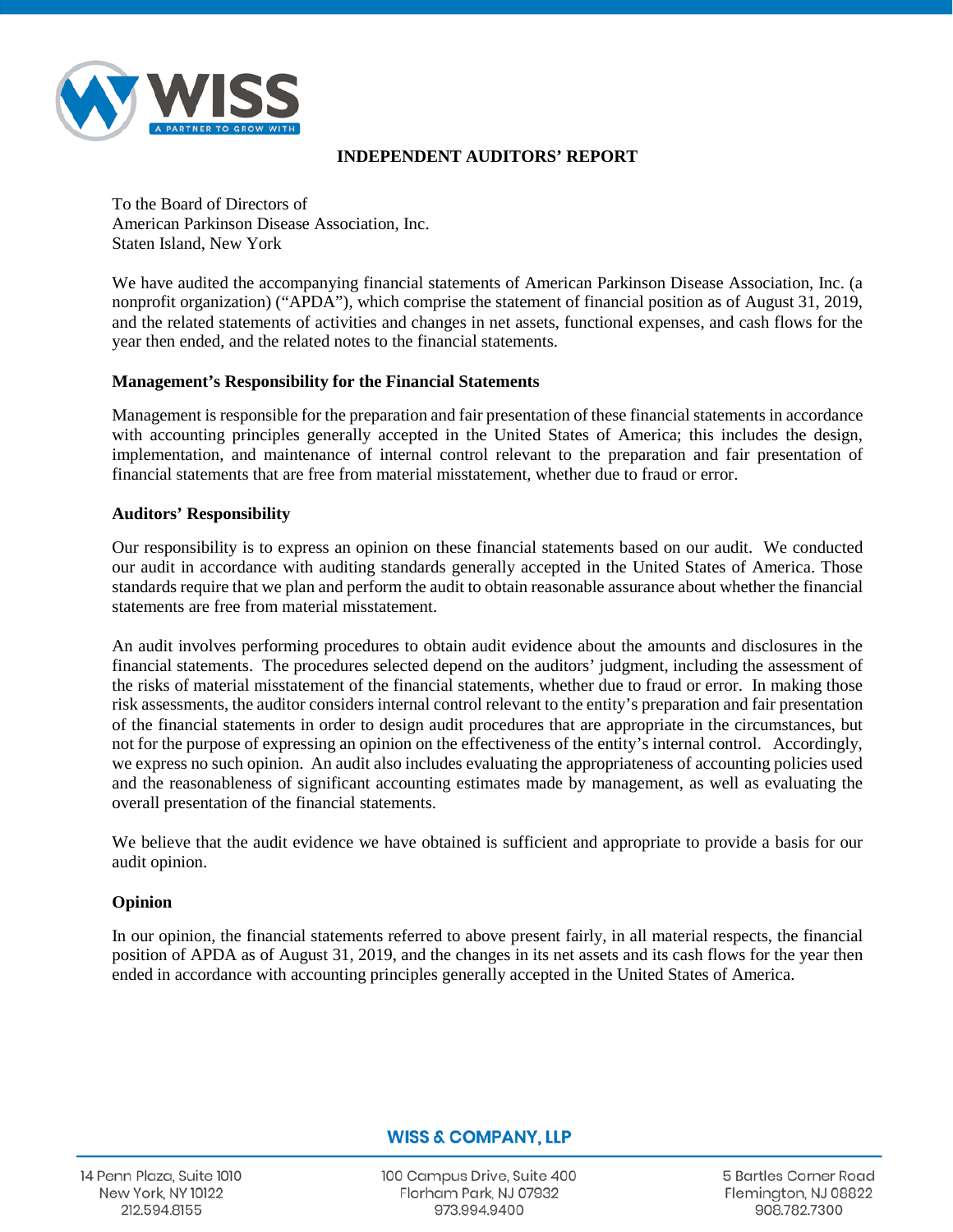### **Emphasis-of-Matter**

As discussed in Note 1 to the financial statements, APDA has adjusted its 2018 financial statements to retrospectively apply the change in accounting principles resulting from Accounting Standards Update, ("ASU") 2016-14, Not-for-Profit Entities (Topic 958) – Presentation of Financial Statements of Not-for-Profit Entities. In our opinion, such adjustments are appropriate and have been properly applied. Our opinion is not modified with respect to this matter.

As discussed in Note 2 to the financial statements, the 2018 financial statements were restated to reflect the correction of an error to properly reflect a beneficial interest in trusts, in accordance with accounting principles generally accepted in the United States of America.

## **Report on Summarized Comparative Information**

We have previously audited APDA's 2018 financial statements, and we expressed an unmodified audit opinion on those audited financial statements in our report dated February 4, 2019. In our opinion, the summarized comparative information presented herein as of and for the year ended August 31, 2018, is consistent, in all material respects, with the audited financial statements from which it has been derived.

Wiss & Company

WISS & COMPANY, LLP

Florham Park, New Jersey February 21, 2020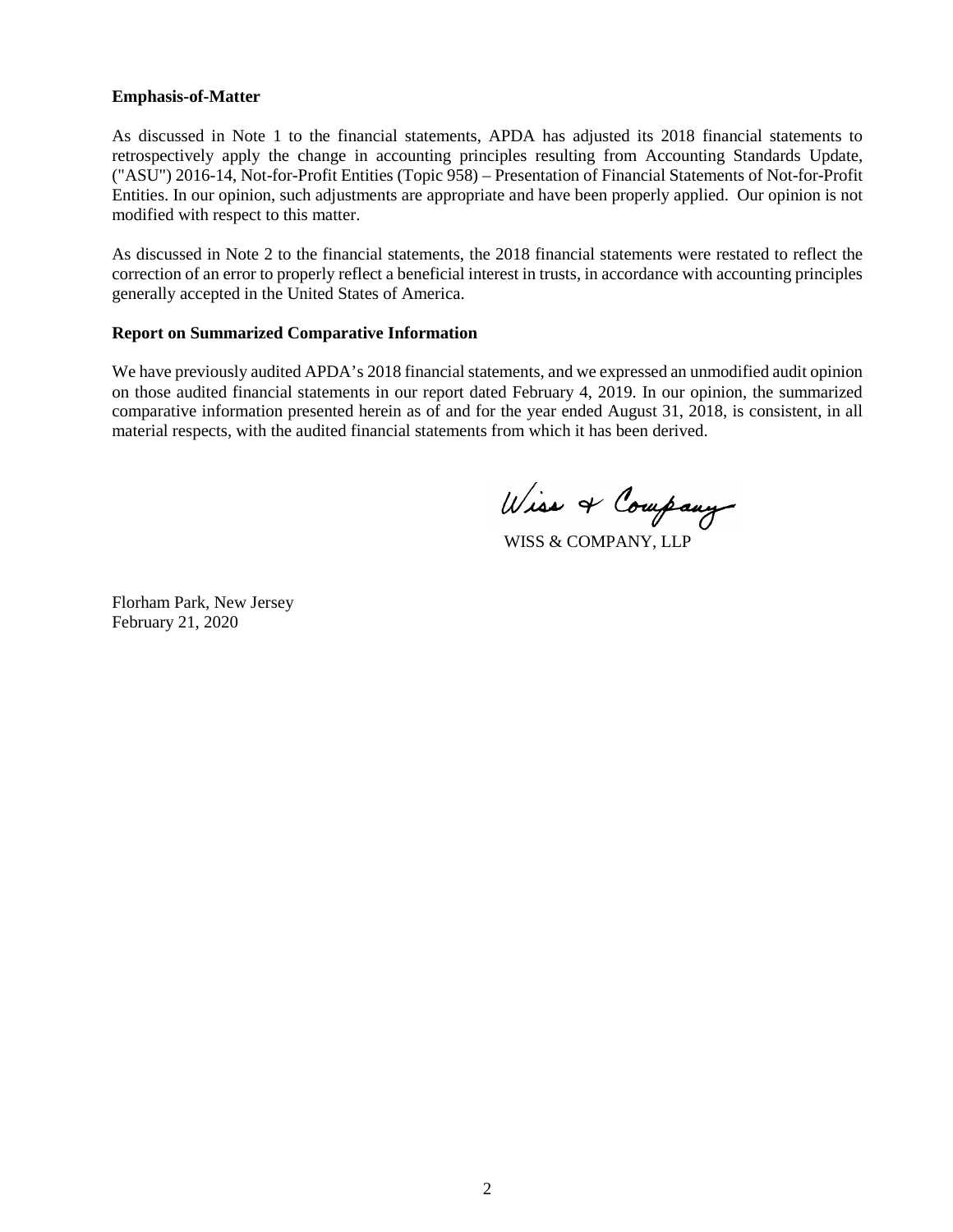## **AMERICAN PARKINSON DISEASE ASSOCIATION, INC. STATEMENTS OF FINANCIAL POSITION**

|                                                          | August 31,                 |                 |  |
|----------------------------------------------------------|----------------------------|-----------------|--|
|                                                          | 2019                       | 2018            |  |
| <b>ASSETS</b>                                            |                            | (as restated)   |  |
| Cash and equivalents                                     | $\mathcal{S}$<br>6,670,436 | 6,727,039<br>\$ |  |
| Bequests receivable, net                                 | 1,138,876                  | 403,053         |  |
| Contributions receivable                                 | 45,037                     | 24,929          |  |
| Investments                                              | 2,395,677                  | 2,351,433       |  |
| Investments held for charitable gift annuities           | 49,443                     | 71,035          |  |
| Prepaid expenses and other assets                        | 339,745                    | 358,881         |  |
| Property and equipment, net                              | 2,339,341                  | 2,458,987       |  |
| Beneficial interest in remainder trusts                  | 2,273,514                  | 2,346,987       |  |
| Beneficial interest in perpetual trusts                  | 1,272,366                  | 1,328,856       |  |
| <b>Total Assets</b>                                      | 16,524,435<br>\$           | \$16,071,200    |  |
| <b>LIABILITIES AND NET ASSETS</b><br><b>LIABILITIES:</b> |                            |                 |  |
| Accounts payable and accrued expenses                    | $\mathcal{S}$<br>542,608   | \$<br>556,422   |  |
| Deferred revenue                                         | 399,625                    | 220,390         |  |
| Grants payable                                           | 2,080,272                  | 1,252,745       |  |
| Charitable gift annuities payable                        | 54,052                     | 64,786          |  |
| <b>Total Liabilities</b>                                 | 3,076,557                  | 2,094,343       |  |
| <b>COMMITMENTS</b>                                       |                            |                 |  |
| <b>NET ASSETS:</b>                                       |                            |                 |  |
| Without donor restrictions                               | 7,336,607                  | 7,672,033       |  |
| With donor restrictions                                  | 6,111,271                  | 6,304,824       |  |
| <b>Total Net Assets</b>                                  | 13,447,878                 | 13,976,857      |  |
| <b>Total Liabilities and Net Assets</b>                  | 16,524,435<br>\$           | \$16,071,200    |  |

*See accompanying notes to financial statements.*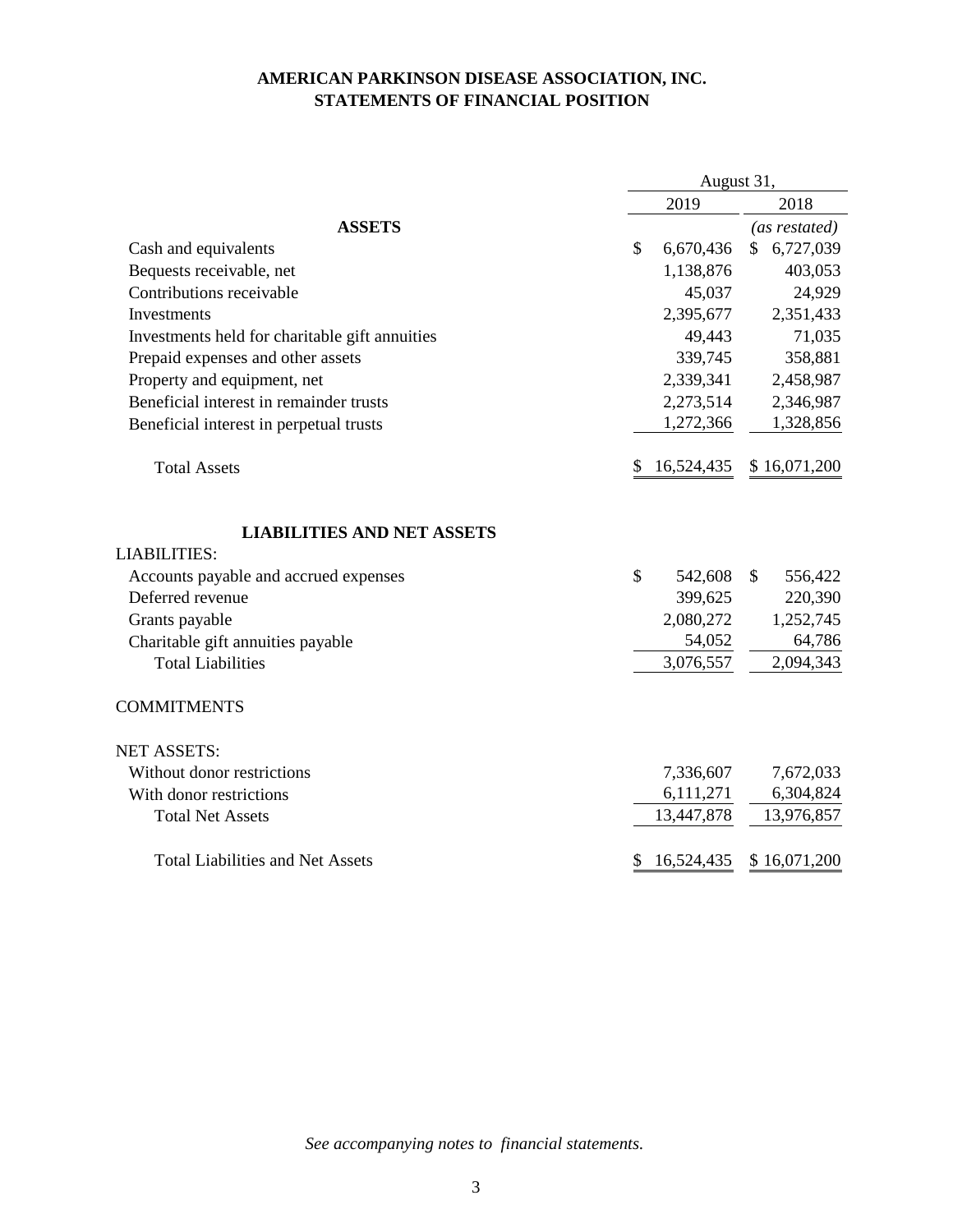#### **AMERICAN PARKINSON DISEASE ASSOCIATION, INC. STATEMENTS OF ACTIVITIES AND CHANGES IN NET ASSETS**

|                                                  | August 31,           |                          |                 |                      |                   |                 |  |  |
|--------------------------------------------------|----------------------|--------------------------|-----------------|----------------------|-------------------|-----------------|--|--|
|                                                  |                      | 2019                     |                 | 2018 (as restated)   |                   |                 |  |  |
|                                                  | <b>Without Donor</b> | With Donor               |                 | <b>Without Donor</b> | <b>With Donor</b> |                 |  |  |
|                                                  | <b>Restrictions</b>  | Rectrictions             | Total           | <b>Restrictions</b>  | Rectrictions      | Total           |  |  |
| <b>SUPPORT AND REVENUES:</b>                     |                      |                          |                 |                      |                   |                 |  |  |
| Contributions                                    | \$<br>8,171,422      | \$1,447,731              | 9,619,153<br>-S | \$<br>8,176,988      | \$1,062,593       | 9,239,581<br>\$ |  |  |
| Legacies, bequests and estates                   | 1,817,921            | 283,921                  | 2,101,842       | 743,249              | 458,093           | 1,201,342       |  |  |
| Investment return, net                           | 67,532               | 123                      | 67,655          | 359,182              |                   | 359,182         |  |  |
| Change in value of beneficial interest in assets |                      |                          |                 |                      |                   |                 |  |  |
| held by others                                   |                      | (129, 963)               | (129, 963)      |                      | 121,010           | 121,010         |  |  |
| Contributed services                             | 13,471,575           |                          | 13,471,575      | 9,366,367            |                   | 9,366,367       |  |  |
| Other revenue                                    | 62,490               | 2,069                    | 64,559          | 48,018               |                   | 48,018          |  |  |
|                                                  | 23,590,940           | 1,603,881                | 25,194,821      | 18,399,352           | 1,936,148         | 20,335,500      |  |  |
| <b>NET ASSETS RELEASED</b>                       |                      |                          |                 |                      |                   |                 |  |  |
| <b>FROM RESTRICTIONS</b>                         | 1,797,434            | (1,797,434)              |                 | 1,567,104            | (1, 567, 104)     |                 |  |  |
| Total support and revenues                       | 25,388,374           | (193, 553)               | 25,194,821      | 19,966,456           | 369,044           | 20,335,500      |  |  |
| <b>EXPENSES:</b>                                 |                      |                          |                 |                      |                   |                 |  |  |
| Program services:                                |                      |                          |                 |                      |                   |                 |  |  |
| Patient and program services                     | 2,390,658            |                          | 2,390,658       | 2,324,046            |                   | 2,324,046       |  |  |
| Research                                         | 2,668,277            |                          | 2,668,277       | 2,124,363            |                   | 2,124,363       |  |  |
| Public and professional education                | 17,407,960           | $\overline{\phantom{a}}$ | 17,407,960      | 13,064,637           |                   | 13,064,637      |  |  |
| Total program services                           | 22,466,895           |                          | 22,466,895      | 17,513,046           |                   | 17,513,046      |  |  |
| <b>Supporting Services:</b>                      |                      |                          |                 |                      |                   |                 |  |  |
| Management and general                           | 1,194,963            |                          | 1,194,963       | 930,880              |                   | 930,880         |  |  |
| Fundraising                                      | 2,061,942            |                          | 2,061,942       | 2,557,741            |                   | 2,557,741       |  |  |
| Total supporting services                        | 3,256,905            | $\sim$                   | 3,256,905       | 3,488,621            | $\overline{a}$    | 3,488,621       |  |  |
| Total expenses                                   | 25,723,800           |                          | 25,723,800      | 21,001,667           |                   | 21,001,667      |  |  |
| <b>CHANGE IN NET ASSETS</b>                      | (335, 426)           | (193, 553)               | (528, 979)      | (1,035,211)          | 369,044           | (666, 167)      |  |  |
| NET ASSETS, BEGINNING OF YEAR                    | 7,672,033            | 6,304,824                | 13,976,857      | 8,707,244            | 5,935,780         | 14,643,024      |  |  |
| NET ASSETS, END OF YEAR                          | \$<br>7,336,607      | 6,111,271<br>\$          | \$13,447,878    | 7,672,033<br>\$      | \$ 6,304,824      | \$13,976,857    |  |  |

*See accompanying notes to financial statements.*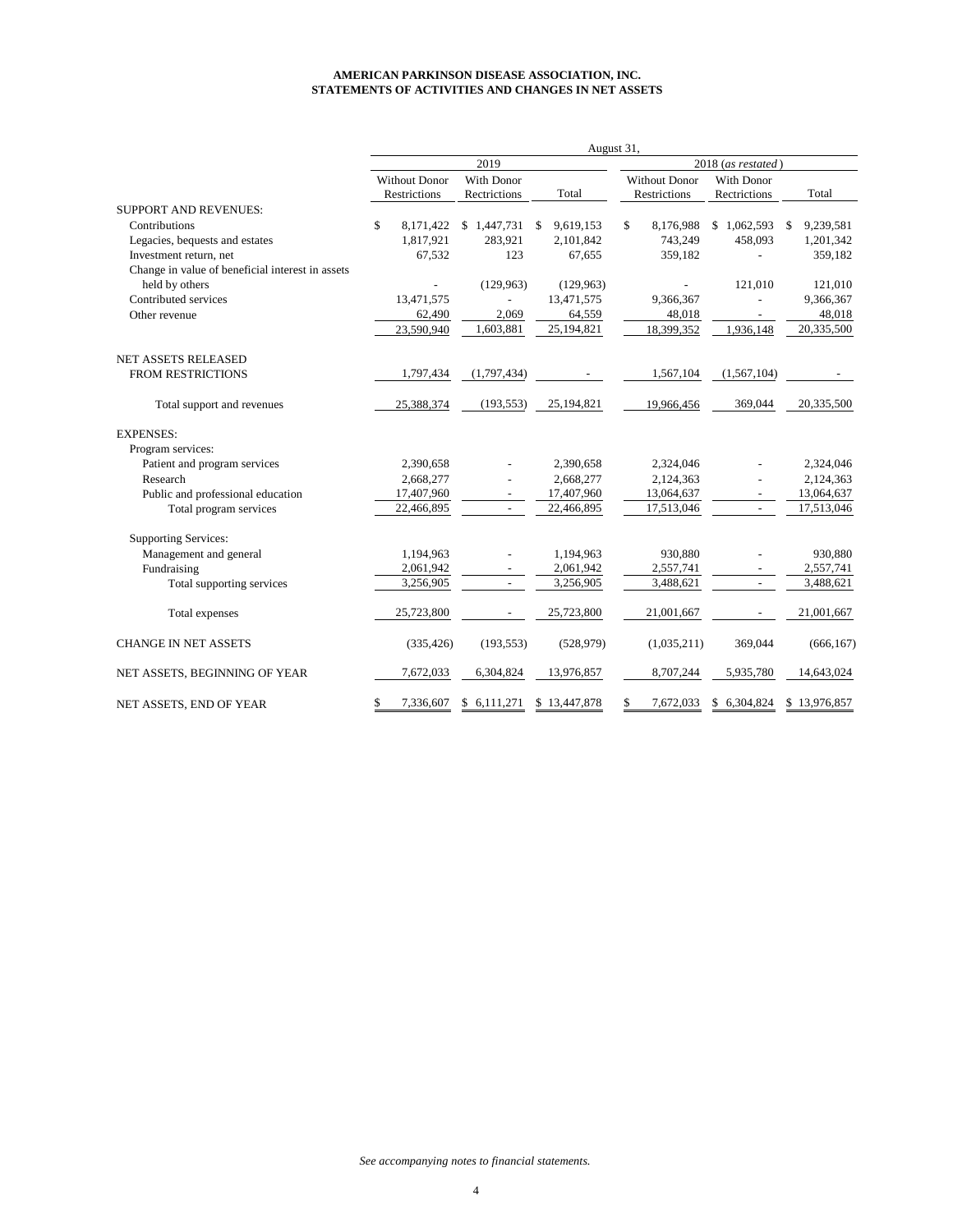#### **AMERICAN PARKINSON DISEASE ASSOCIATION, INC. STATEMENTS OF FUNCTIONAL EXPENSES FOR THE YEAR ENDED AUGUST 31, 2019 (WITH SUMMARIZED COMPARATIVE TOTALS FOR 2018)**

|                                        |                  |     | Program Services |    |              |     |            | <b>Support Services</b> |             |    | <b>TOTAL</b>   |           |                 |              |            |
|----------------------------------------|------------------|-----|------------------|----|--------------|-----|------------|-------------------------|-------------|----|----------------|-----------|-----------------|--------------|------------|
|                                        | Patient and      |     |                  |    | Public and   |     |            |                         |             |    |                |           |                 |              |            |
|                                        | Program          |     |                  |    | Professional |     |            |                         | Management  |    |                |           |                 |              |            |
|                                        | Services         |     | Research         |    | Education    |     | Total      |                         | and General |    | Fundraising    | Total     | 2019            |              | 2018       |
| Salaries                               | \$<br>697,182 \$ |     | 229,902          | -S | 1,220,791    | -\$ | 2,147,875  | \$                      | 491,736 \$  |    | 339,163 \$     | 830,899   | \$<br>2,978,774 | - \$         | 2,774,211  |
| Payroll tax and fringe benefits        | 213,616          |     | 70,442           |    | 374,050      |     | 658,108    |                         | 150,668     |    | 103,920        | 254,588   | 912,696         |              | 805,199    |
| Contributed services                   |                  |     |                  |    | 13,471,575   |     | 13,471,575 |                         |             |    |                |           | 13,471,575      |              | 9,366,367  |
| Grants and awards                      | 769,896          |     | 2,117,245        |    |              |     | 2,887,141  |                         |             |    |                |           | 2,887,141       |              | 2,799,118  |
| Outside consulting fees                | 195,542          |     | 67,380           |    | 534,531      |     | 797.453    |                         | 146,589     |    | 318,281        | 464,870   | 1,262,323       |              | 1,174,469  |
| Postage                                | 19,077           |     | 11,932           |    | 407,340      |     | 438,349    |                         | 30,328      |    | 443,597        | 473,925   | 912,274         |              | 783,449    |
| Stationary and printing                | 39,479           |     | 17,986           |    | 398,409      |     | 455,874    |                         | 44,744      |    | 399,614        | 444,358   | 900,232         |              | 812,591    |
| Meetings and travel                    | 112,103          |     | 36,967           |    | 196,296      |     | 345,366    |                         | 79,068      |    | 54,536         | 133,604   | 478,970         |              | 620,647    |
| Office                                 | 71,257           |     | 23,999           |    | 158,012      |     | 253,268    |                         | 51,965      |    | 73,063         | 125,028   | 378,296         |              | 407,273    |
| Computer and website                   | 47,400           |     | 16,598           |    | 147,141      |     | 211,139    |                         | 36,327      |    | 97,558         | 133,885   | 345,024         |              | 207,722    |
| Mailings                               |                  |     | 1,594            |    | 105,643      |     | 107,237    |                         | 4,767       |    | 122,700        | 127,467   | 234,704         |              | 280,802    |
| Occupancy                              | 40,399           |     | 13,322           |    | 70,741       |     | 124,462    |                         | 28,494      |    | 19,654         | 48,148    | 172,610         |              | 125,046    |
| Direct donor benefit                   | 29,132           |     | 9,607            |    | 51,012       |     | 89,751     |                         | 20,548      |    | 14,172         | 34,720    | 124,471         |              | 132,907    |
| Maintenance and repairs                | 20,511           |     | 6,764            |    | 35,916       |     | 63,191     |                         | 14,467      |    | 9,978          | 24,445    | 87,636          |              | 68,264     |
| Legal                                  | 19,154           |     | 6,316            |    | 33,539       |     | 59,009     |                         | 13,509      |    | 9,318          | 22,827    | 81,836          |              | 101,876    |
| Telephone                              | 18,845           |     | 6,214            |    | 32,997       |     | 58,056     |                         | 13,291      |    | 9,168          | 22,459    | 80,515          |              | 76,561     |
| Dues, subscriptions, licenses and fees | 17,473           |     | 5,762            |    | 30,596       |     | 53,831     |                         | 12,324      |    | 8,500          | 20,824    | 74,655          |              | 74,381     |
| Insurance                              | 17,170           |     | 5,662            |    | 30,066       |     | 52,898     |                         | 12,110      |    | 8,353          | 20,463    | 73,361          |              | 90,126     |
| Accounting                             | 13,809           |     | 4,554            |    | 24,180       |     | 42,543     |                         | 9,740       |    | 6,717          | 16,457    | 59,000          |              | 57,000     |
| Marketing and advertising              | 6,835            |     | 2,254            |    | 11,969       |     | 21,058     |                         | 4,821       |    | 3,325          | 8,146     | 29,204          |              | 62,731     |
| Equipment leases                       | 4,672            |     | 1,541            |    | 8,181        |     | 14,394     |                         | 3,295       |    | 2,273          | 5,568     | 19,962          |              | 14,198     |
| Depreciation                           | 33,825           |     | 11,154           |    | 59,229       |     | 104,208    |                         | 23,858      |    | 16,455         | 40,313    | 144,521         |              | 140,540    |
| Other miscellaneous expenses           | 3,281            |     | 1,082            |    | 5,746        |     | 10,109     |                         | 2,314       |    | 1,597          | 3,911     | 14,020          |              | 26,189     |
| Total                                  | 2,390,658        | - S | 2,668,277        | S  | 17,407,960   |     | 22,466,895 |                         | 1,194,963   | -S | 2,061,942<br>S | 3,256,905 | 25,723,800      | <sup>S</sup> | 21,001,667 |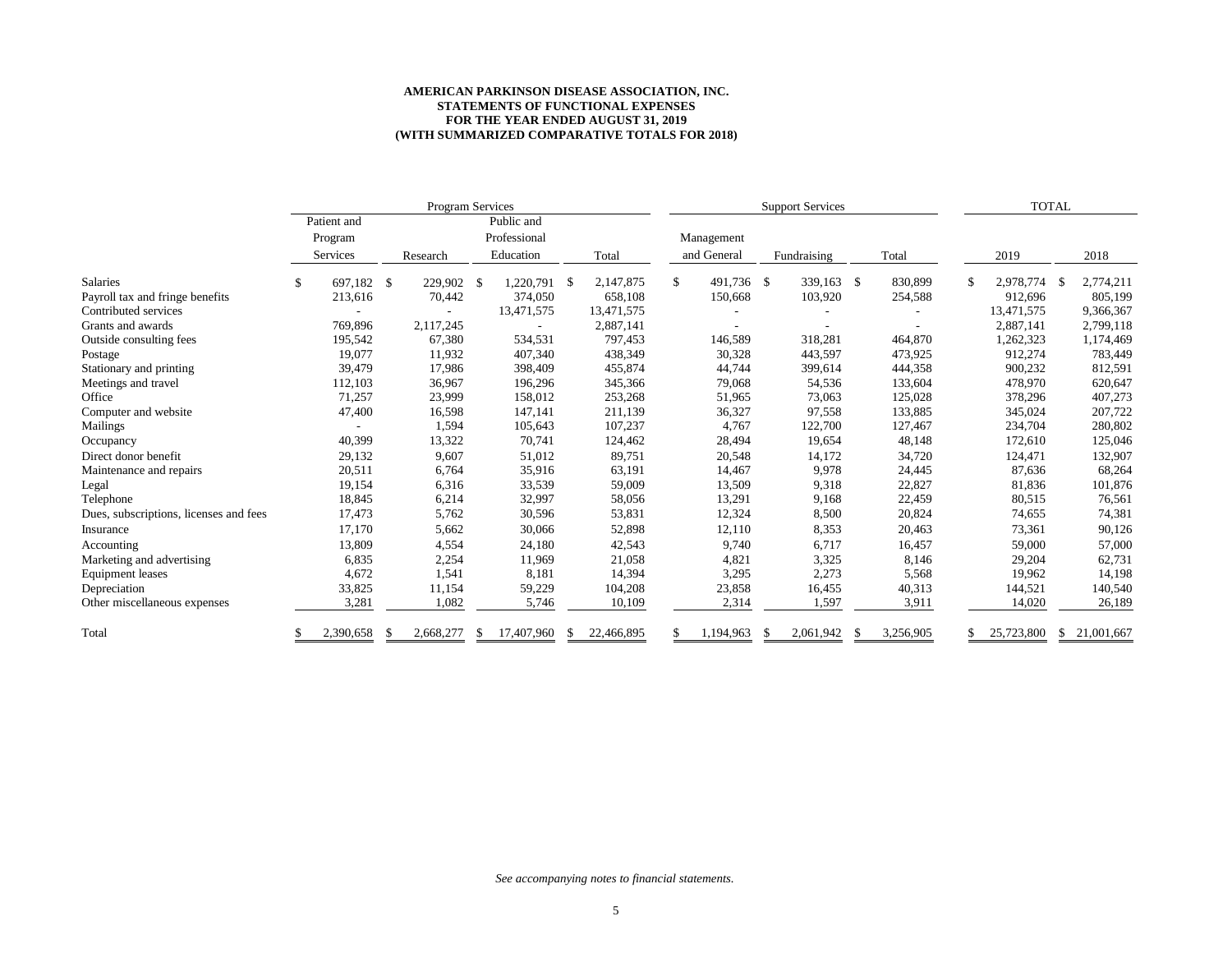## **AMERICAN PARKINSON DISEASE ASSOCIATION, INC. STATEMENTS OF CASH FLOWS**

|                                                             | Year Ended August 31, |             |               |               |
|-------------------------------------------------------------|-----------------------|-------------|---------------|---------------|
|                                                             |                       | 2019        |               | 2018          |
| <b>CASH FLOWS FROM OPERATING ACTIVITIES:</b>                |                       |             |               | (as restated) |
| Change in net assets                                        | \$                    | (528, 979)  | $\mathcal{S}$ | (666, 167)    |
| Adjustments to reconcile changes in net assets to net       |                       |             |               |               |
| cash flows from operating activities:                       |                       |             |               |               |
| Depreciation and amortization                               |                       | 144,521     |               | 140,540       |
| Actuarial change in annuities                               |                       | (182)       |               | 8,220         |
| Net realized and unrealized losses (gains)                  |                       | 5,517       |               | (249, 329)    |
| Proceeds from donated investments                           |                       | (10,295)    |               | (341, 562)    |
| Change in beneficial interest in remainder trusts           |                       | 73,473      |               | (67,063)      |
| Change in beneficial interest in perpetual trusts           |                       | 56,490      |               | (53, 947)     |
| Changes in operating assets and liabilities:                |                       |             |               |               |
| Bequests receivable, net                                    |                       | (735, 823)  |               | 2,680         |
| Contributions receivable                                    |                       | (20, 108)   |               | 47,037        |
| Prepaid expenses and other current assets                   |                       | 19,136      |               | (14, 393)     |
| Accounts payable and accrued expenses                       |                       | (13, 814)   |               | 149,801       |
| Deferred revenue                                            |                       | 179,235     |               | 31,764        |
| Grants payable                                              |                       | 827,527     |               | 143,359       |
| Net cash flows from operating activities                    |                       | (3,302)     |               | (869,060)     |
| CASH FLOWS FROM INVESTING ACTIVITIES:                       |                       |             |               |               |
| Purchases of investments                                    |                       | (2,975,842) |               | (3,798,056)   |
| Purchases of investments - charitable gift annuities        |                       |             |               | (34, 468)     |
| Purchase of property and equipment                          |                       | (24, 875)   |               | (43,806)      |
| Proceeds from sale of investments                           |                       | 2,957,968   |               | 3,781,950     |
| Net cash flows from investing activities                    |                       | (42, 749)   |               | (94, 380)     |
| <b>CASH FLOWS FROM FINANCING ACTIVITIES:</b>                |                       |             |               |               |
| Payments to beneficiaries - charitable gift annuities       |                       | (10, 552)   |               | (10, 176)     |
| Charitable gift annuities received                          |                       |             |               | 19,468        |
| Net cash flows from financing activities                    |                       | (10, 552)   |               | 9,292         |
| NET CHANGE IN CASH AND EQUIVALENTS                          |                       | (56, 603)   |               | (954, 148)    |
| CASH AND EQUIVALENTS, BEGINNING OF YEAR                     |                       | 6,727,039   |               | 7,681,187     |
| CASH AND EQUIVALENTS, END OF YEAR                           | \$                    | 6,670,436   | \$            | 6,727,039     |
| SUPPLEMENTAL CASH FLOW INFORMATION -<br>DONATED INVESTMENTS | \$                    | 10,295      | \$            | 341,562       |
|                                                             |                       |             |               |               |

*See accompanying notes to financial statements.*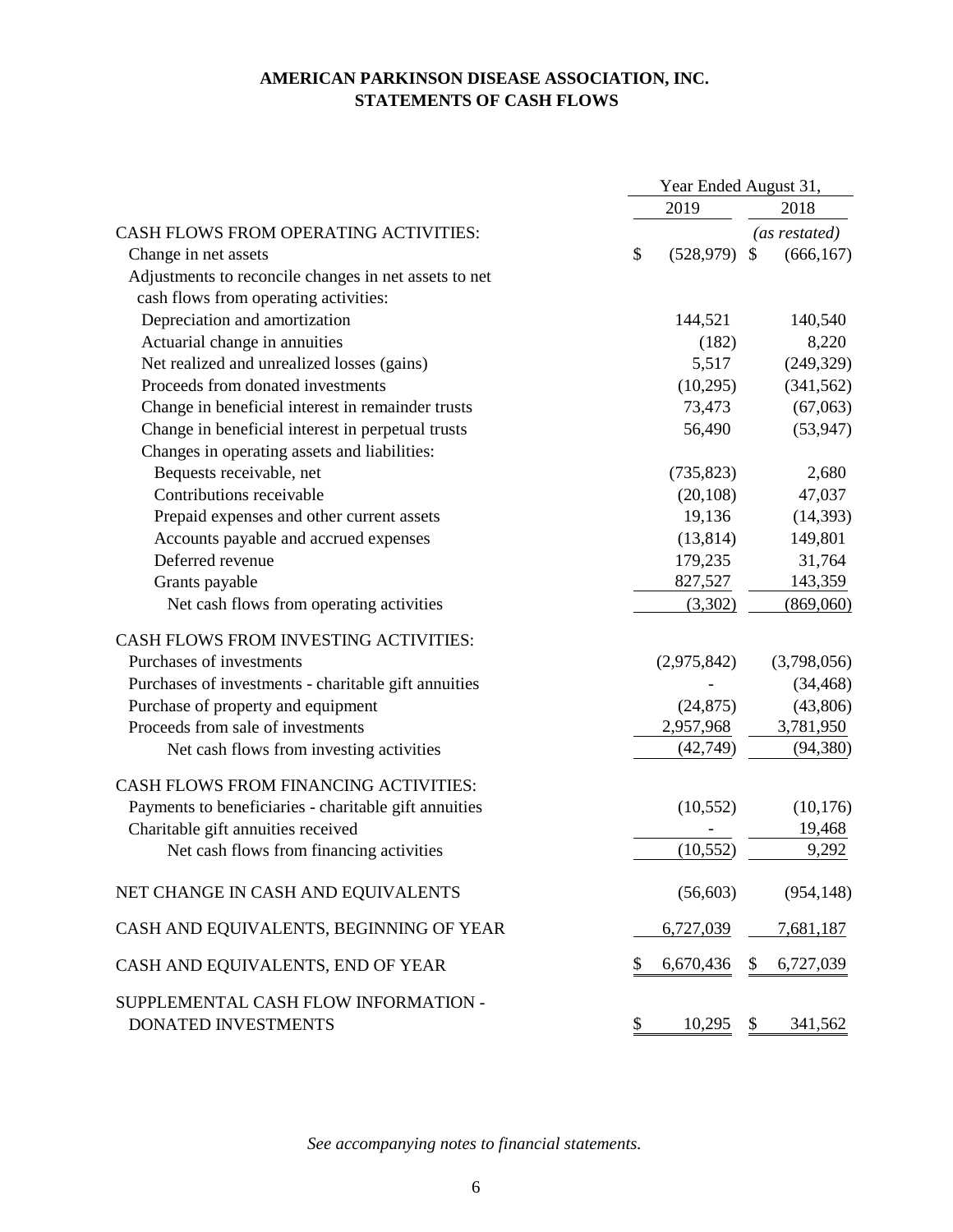## **NOTES TO FINANCIAL STATEMENTS**

#### **Note 1 - Nature of the Organization and Summary of Significant Accounting Policies:**

Founded in 1961, the American Parkinson Disease Association, Inc. ("APDA") is a not-for-profit organization committed to serving the Parkinson community through a comprehensive program of research, patient education and support. APDA's mission of "Every day, we provide the support, education, and research that will help everyone impacted by Parkinson's disease live life to the fullest" is accomplished through the following programs:

*Patient and Program Services*- APDA has developed a network of Chapters and Information and Referral Centers nationwide to promote awareness and provide information to persons suffering from Parkinson's disease.

*Research*- APDA sponsors research into the cause, diagnosis, treatment and cure of Parkinson's disease.

*Public and Professional Education*- APDA sponsors educational conferences for professionals, patients, caregivers and families, and publishes a quarterly newsletter, educational booklets and other materials about Parkinson's disease.

APDA has an office in New York and 18 chapters throughout the United States. APDA is supported primarily through public donations.

*Cash and Equivalents and Credit Risk* - Cash and equivalents include money market accounts and other highly liquid short-term investments, purchased with maturities of three months or less except those included as part of investments. Cash is maintained in financial institutions that are insured by the Federal Deposit Insurance Corporation ("FDIC") of up to \$250,000 each. At times, cash balances may be in excess of the FDIC insurance limit. APDA has not experienced any losses in such accounts and believes it is not exposed to any significant risk on cash.

*Legacies, Estates and Bequests Receivable -* APDA has been named beneficiary under various wills. Bequests received under such estates are not recorded until clear title is established and the amounts become determinable and fixed. As of August 31, 2019 and 2018, such amounts are recorded as bequests receivable on the accompanying statement of financial position. No allowance for doubtful bequests is considered necessary by management for the years ended August 31, 2019 and 2018. These receivables are normally expected to be fully collected within one year.

There are other wills that APDA is a beneficiary of, however they are not recognized because the total realizable value of is not presently determinable.

*Contributions, Contributions Receivable, and Revenue -* Contributions are recorded as without donor restriction or with donor restriction, depending on the existence and/or nature of any donor imposed restrictions. Donor restricted contributions are reported as increases in donor restricted net assets. When the restriction is met, the amount is shown as a reclassification of donor restricted net assets to net assets without donor restriction. If a donor's restriction is met in the same period that the support is recognized, the contribution is reported as an increase in net assets without donor restriction.

Contributions made for special events are recognized in the year the event takes place based upon the conditional nature of the pledge. If contributions are received prior to the event, they are recorded as deferred revenue.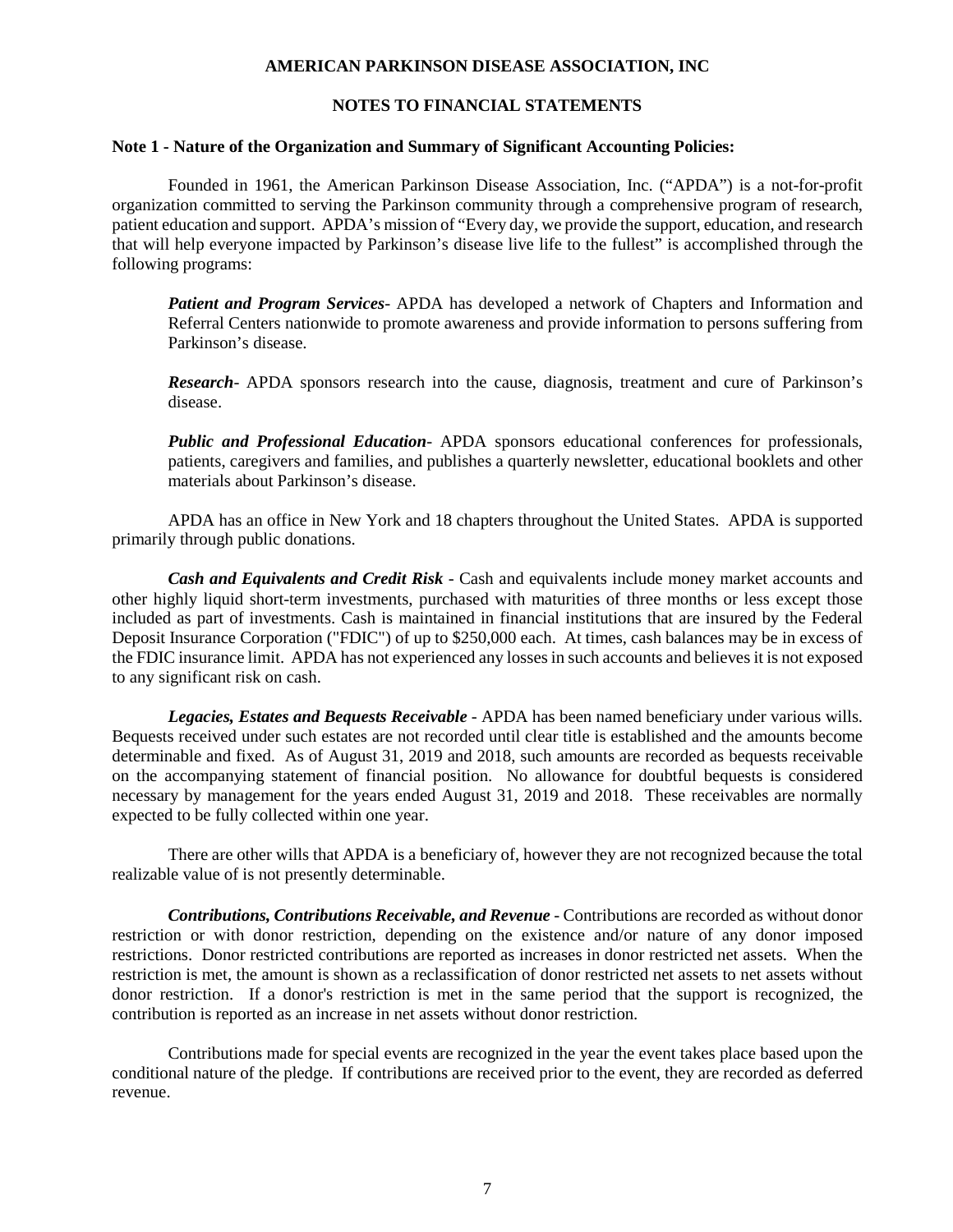## **NOTES TO FINANCIAL STATEMENTS**

#### **Note 1 - Nature of the Organization and Summary of Significant Accounting Policies (continued):**

*Investments -* Investments are stated at fair value based upon quoted market values. Net investment return/(loss) is reported in the statements of activities and changes in net assets and consists of interest and dividend income, realized and unrealized capital gains and losses, less external and direct internal investment expenses. Net investment return is reported as net assets without donor restriction unless its use is restricted by explicit donor stipulation or by law. Purchases and sales of investments are recorded on a settlement date basis. The cost of securities sold is determined using the specific identification method.

The investments are protected by the Securities Insurance Protection Corporation ("SIPC"), which provides limited insurance in certain circumstances for securities and cash held in brokerage accounts. The insurance is limited to \$500,000 for securities and \$250,000 for cash balances. The insurance does not protect against investment losses. At times, such balances may be in excess of SIPC insured limits.

*Investments Held in Charitable Gift Annuities and Related Liabilities -* Under charitable gift annuity contracts, APDA receives immediate and unrestricted title to the contributed assets and agrees to make fixed period payments over various periods, generally the life of the donor. Contributed assets are recorded at fair value at the date of receipt and a liability is established for the present value of future annuity payments. Net present values are calculated using the applicable federal discount rate at the date of the gift. The excess of contributed assets over the annuity liability is recorded as a contribution. In subsequent years, the liability for future annuity payments is reduced by payments and is adjusted to reflect amortization of the discount and changes in actuarial assumptions, including life expectancies, at the end of the year. The assets to fund these liabilities are maintained in a separate and distinct fund managed by an investment manager and are invested in accordance with applicable state laws and reserve requirements. As of August 31, 2019 and 2018, APDA's reserves totaling \$49,443 and \$71,035, respectively, were calculated following New York reserve requirements.

*Property and Equipment - APDA capitalizes all acquisitions in excess of \$2,500 at cost or, if donated,* at their fair value at the date of the gift. When fixed assets are sold or retired, the related costs and accumulated depreciation are removed from the accounts and any gain or loss is reported as income.

Depreciation is computed by the straight-line method based on the estimated useful lives of the related assets. Expenditures for maintenance and repairs are expensed as incurred. Estimated useful lives are:

| <b>Building</b>         | 30 years        |
|-------------------------|-----------------|
| Building improvements   | $20 - 30$ years |
| Leasehold improvements  | $3 - 5$ years   |
| Computers and website   | $3 - 5$ years   |
| Furniture and equipment | $3 - 7$ years   |

*Beneficial Interests in Remainder Trusts Held by Others -* APDA has been named as an irrevocable beneficiary of charitable remainder trusts held and administered by independent trustees. These trusts were created independently by donors and are administered by outside agents designated by the donors. Therefore, APDA has neither possession nor control over the assets of the trusts. A charitable remainder trust is an arrangement in which the donor establishes and funds a trust with specific distributions to be made to a specified party over a specified period. Upon termination of the trust, the remainder of the trust's assets are paid to the beneficiaries designated by the donor. At the date APDA receives notice of a beneficial interest, a contribution with donor restrictions is recorded in the statements of activities and changes in net assets, and a beneficial interest in remainder trusts is recorded in the statements of financial position at the fair value of the underlying trust assets. Thereafter, beneficial interests in the trusts are reported at the fair value of the trusts' assets in the statements of financial position, with trust distributions and changes in fair value recognized in the statements of activities and changes in net assets.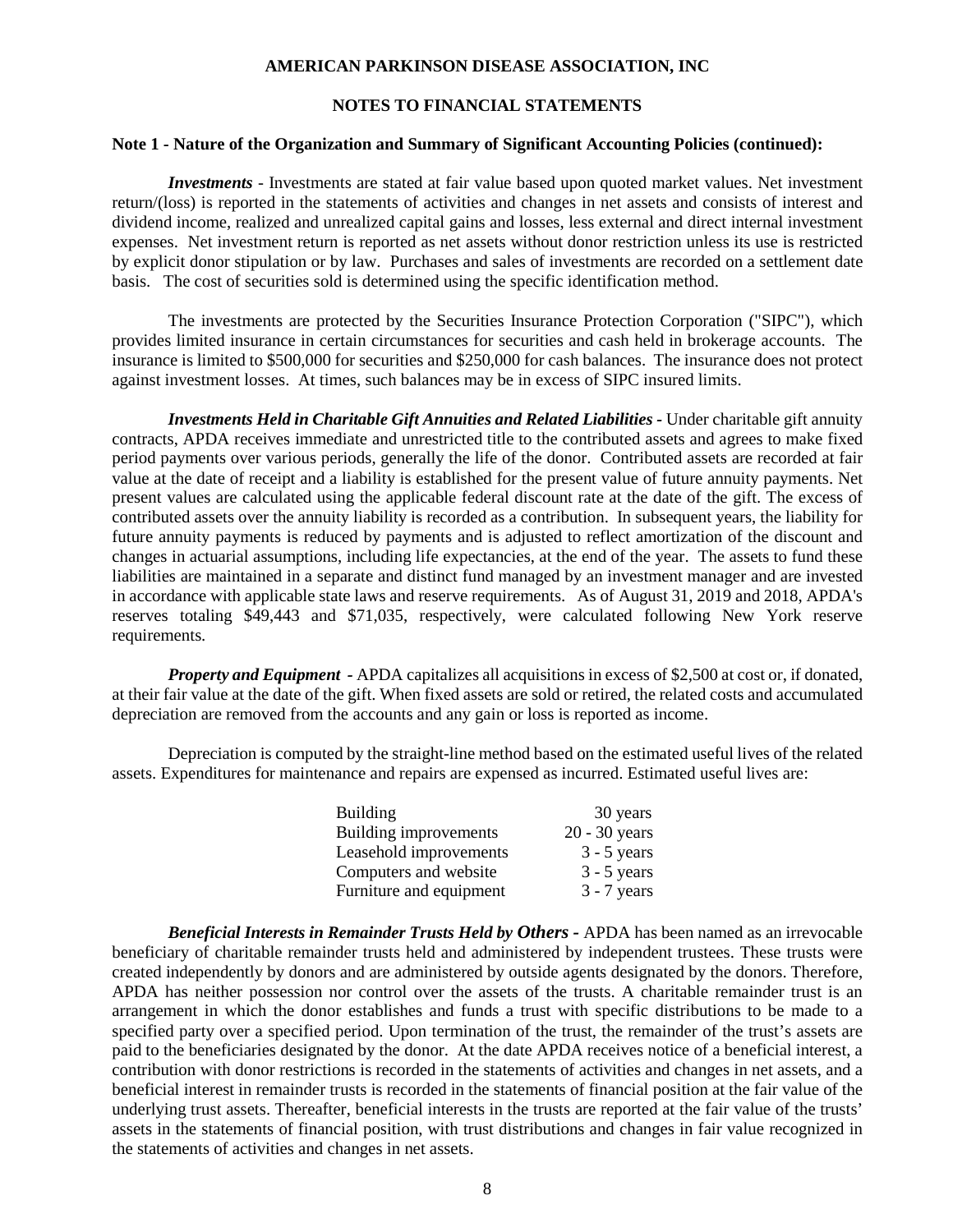## **NOTES TO FINANCIAL STATEMENTS**

#### **Note 1 - Nature of the Organization and Summary of Significant Accounting Policies (continued):**

*Beneficial Interests in Perpetual Trusts Held by Others -* APDA has been named as an irrevocable beneficiary in perpetual trusts held and administered by independent trustees. Under the terms of the trust, APDA has the right to receive its portion of the income earned on the trust assets in perpetuity, but never receives the assets held in trust. At the date APDA receives notice of a beneficial interest, a contribution with donor restrictions of a perpetual nature is recorded in the statements of activities and changes in net assets, and a beneficial interest in perpetual trust is recorded in the statements of financial position at the fair value of the underlying trust assets. Thereafter, beneficial interests in the trusts are reported at the fair value of the trusts' assets in the statements of financial position, with trust distributions and changes in fair value recognized in the statements of activities and changes in net assets.

*Long-Lived Assets* **-** APDA evaluates all long-lived assets for impairment. Long-lived assets are evaluated for impairment whenever events or changes in circumstances indicate that the carrying value of an asset may not be recoverable. If the carrying amount is not fully recoverable, an impairment loss is recognized to reduce the carrying amount to fair value and is charged to expense in the period of impairment. At August 31, 2019 and 2018, management has determined that these assets are not impaired.

*Net Assets* - Net assets, revenues gains, and losses are classified based on the existence or absence of donor or grantor imposed restrictions. Accordingly, net assets and changes therein are classified and reported as follows:

- *Net Assets Without Donor Restrictions -* Net assets available for use in general operations and not subject to donor restrictions.
- *Net Assets With Donor Restrictions -* Net assets subject to donor-imposed restrictions. Some donor-imposed restrictions are temporary in nature, such as those that will be met by the passage of time or other events specified by the donor. Other donor-imposed restrictions are perpetual in nature, where the donor stipulates that resources be maintained in perpetuity. Donor-imposed restrictions are released when a restriction expires, that is, when the stipulated time has elapsed, when the stipulated purpose for which the resource was restricted has been fulfilled, or both.

**Contributed Services -** Donated services that meet the requirements for recognition are recorded as revenue and expenses in the accompanying statement of activities at their fair value. The majority of the donated service is directly related to APDA's awareness campaign and public education, which is included in public education in the accompanying statement of functional expenses. Contributed services include donated media (television and radio broadcasting and other forms of media, including public service announcements) valued at approximately \$13,471,575 and \$9,366,367 for the years ended August 31, 2019 and 2018, respectively. The fair value of the donated media is determined based on consideration of cash payments typically made by buyers for similar advertising and media, standard discounts given for similarly placed media, the media type and placement and other considerations.

APDA does not recognize any revenue or expense from services contributed by volunteers because it does not meet the criteria for recognition under FASB ASC 958, *Not-for-Profit Entities*.

*Grants and Awards -* Grants and awards are recognized in the period the award is approved by management, and grant recipients are notified and grant conditions, if any, are met. Grants that are expected to be paid within one year are recorded at net realizable value. Grants that are expected to be paid in future years are recorded at the present value of their estimated cash flows. The discounts on those grants are computed using risk-free interest rates applicable to the years in which the grants are made. Amortization of the discounts is included in grants and related expenses.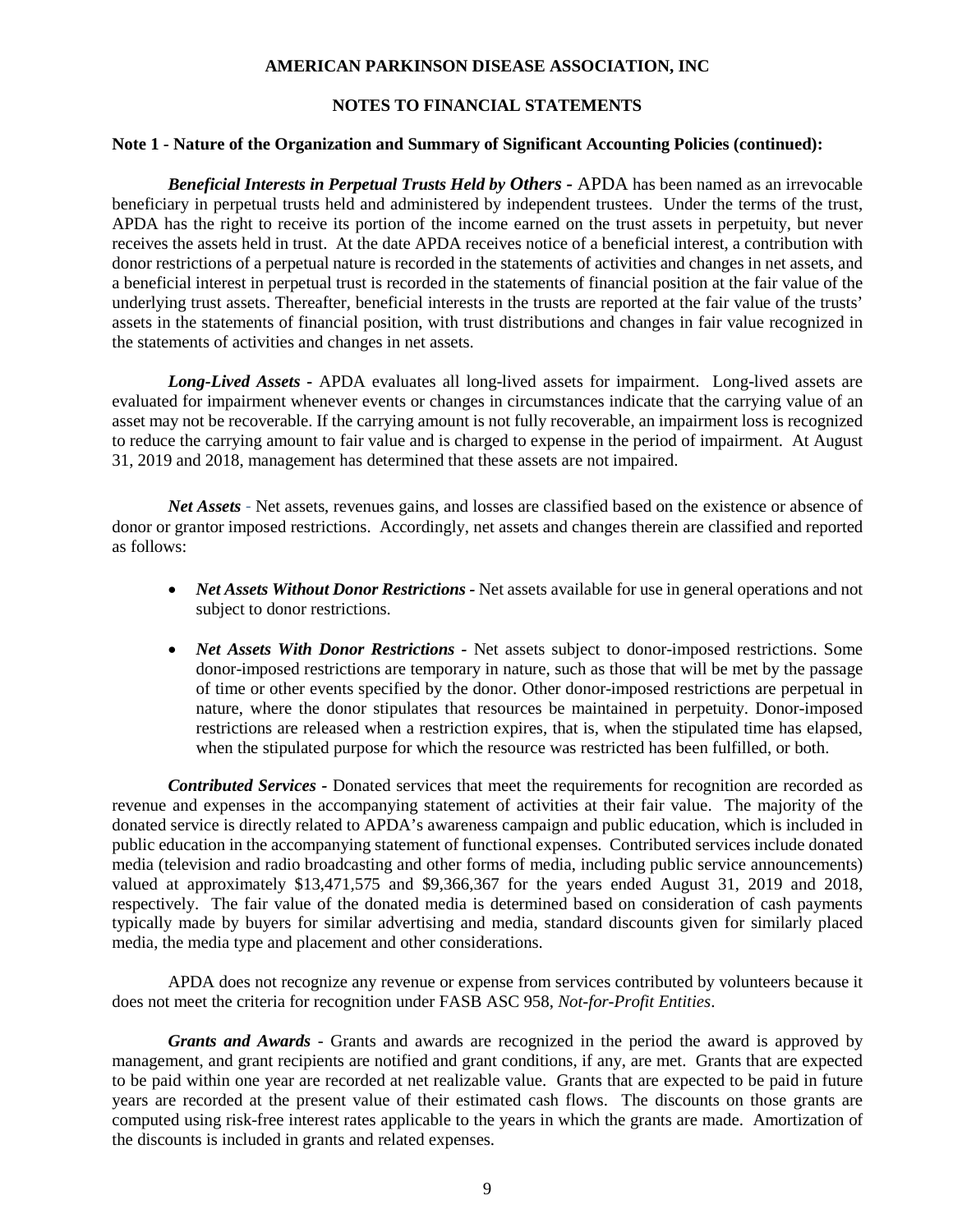## **NOTES TO FINANCIAL STATEMENTS**

#### **Note 1 - Nature of the Organization and Summary of Significant Accounting Policies (continued):**

*Functional Allocation of Expenses -* The costs of providing the various programs and other activities have been summarized on a functional basis. Accordingly, certain costs have been allocated among the programs and supporting services benefited as well as the percentage of time and hours worked by the personnel on the programs. Other expenses are allocated on the basis of direct costs.

*Income Taxes* - APDA is exempt from income taxes under Section 501(c)(3) of the Internal Revenue Code and, therefore, has made no provision for Federal or State Income taxes in the accompanying financial statements. APDA has been determined by the Internal Revenue Service not to be a "private foundation" within the meaning of Section 509(a)(1) of the Internal Revenue Code.

Other significant tax positions include its determination of whether any amounts are subject to unrelated business income tax ("UBIT"). All significant tax positions have been considered by management and it has been determined that all tax positions would be sustained upon examination by taxing authorities. The most significant jurisdictions in which APDA is required to file tax returns include the U.S. Federal jurisdiction and the State of New York, although APDA files in almost every state. APDA is subject to examination by the Federal taxing authority up to three years from the extended due date of the tax return. As of August 31, 2019, tax years ending in 2016 through 2018 are open to examination, with limited exceptions for various states.

*Comparative Information -* The Statements of Functional Expenses include certain prior year summarized comparative information by natural total but not by function. Such information does not include sufficient detail to constitute a presentation in conformity with accounting principles generally accepted in the United States of America. Accordingly, such information should be read in conjunction with APDA's financial statements as of and for the year ended August 31, 2018, from which the summarized information was derived.

*Reclassifications*- Certain prior period amounts have been reclassified for consistency with the current year presentation. These reclassifications had no impact on the change in net assets or on total net assets.

*Estimates and Uncertainties -* The preparation of financial statements in conformity with accounting principles generally accepted in the United States of America requires management to make estimates and assumptions that affect the reported amounts of assets and liabilities and disclosure of contingent assets and liabilities at the date of the financial statements and the reported amounts of revenue and expenses during the reporting period. Actual results, as determined at a later date, could differ from those estimates.

*Newly Adopted Accounting Pronouncement* - In August 2016, the Financial Accounting Standards Board ("FASB") issued Accounting Standards Update ("ASU") 2016-14, Not-for-profit Entities (Topic 958) – Presentation of Financial Statements of Not-for-profit Entities. ASU 2016-14 addresses the complexity and understandability of net asset classification, deficiencies in information about liquidity and availability of resources, and the lack of consistency in the type of information provided about expenses and investment return. Management has implemented ASU 2016-14 and has adjusted the presentation in these financial statements accordingly. The ASU has been applied retrospectively to all periods presented.

*Recently Issued Accounting Pronouncements* - In May 2014, FASB issued ASU 2014-09, "Revenue from Contracts with Customers (Topic 606)," requiring an entity to recognize the amount of revenue to which it expects to be entitled for the transfer of promised goods or services to customers. The updated standard will replace most existing revenue recognition guidance in U.S. GAAP when it becomes effective and permits the use of either a full retrospective or retrospective with cumulative effect transition method. In August 2015, the FASB issued ASU 2015-14, which defers the effective date of ASU 2014-09 one year making it effective for annual reporting periods beginning after December 15, 2018. Management is currently evaluating the impact of this ASU on its financial statements.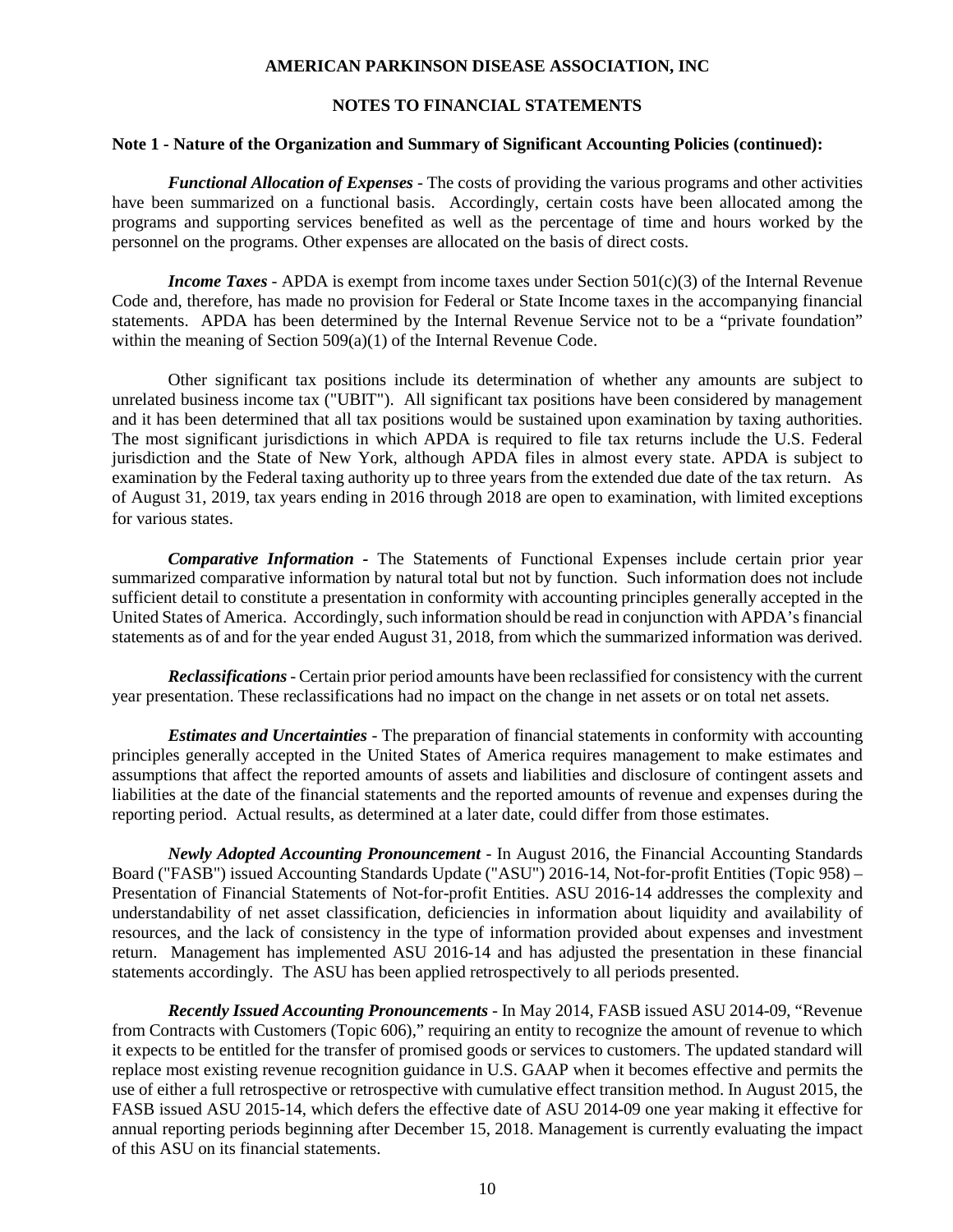## **NOTES TO FINANCIAL STATEMENTS**

#### **Note 1 - Nature of the Organization and Summary of Significant Accounting Policies (continued):**

In February 2016, FASB issued ASU No. 2016-02, "Leases (Topic 842)," which replaces the existing guidance in ASC 840 – Leases. This ASU requires a dual approach for lessee accounting under which a lessee would account for leases as finance leases or operating leases. Both finance leases and operating leases will result in the lessee recognizing a right-of-use asset and a corresponding lease liability. For finance leases, the lessee would recognize interest expense and amortization of the right-of-use asset and for operating leases, the lessee would recognize a straight-line total lease expense. This ASU is effective for fiscal years beginning after December 15, 2020. The requirements of this standard include a significant increase in required disclosures. Management is currently evaluating the impact of this ASU on its financial statements.

In August 2016, FASB issued ASU 2016-15, "Statement of Cash Flows (Topic 230)", Classification of Certain Cash Receipts and Cash Payments. This guidance is intended to reduce the diversity in practice in how certain transactions are classified in the statements of cash flows. In addition, in November 2016, FASB issued ASU 2016-18, Statement of Cash Flows (Topic 230), Restricted Cash. This ASU provides additional guidance related to transfers between cash and restricted cash and how entities present, in their statements of cash flows, the cash receipts and cash payments that directly affect the restricted cash accounts. Management is currently evaluating the impact of this ASU on its financial statements.

In June 2018, the FASB issued ASU No. 2018-08, "Clarifying the Scope and the Accounting Guidance for Contributions Received and Contributions Made (Topic 605)." The amendments in this standard clarifies and improves guidance concerning 1) evaluating whether transactions should be accounted for as contributions (nonreciprocal transactions) within the Topic 958, Not-for-Profit Entities or as exchange (reciprocal) transactions subject to other guidance and 2) determining where the contribution is conditional. This ASU is effective for annual periods beginning after December 15, 2018 and should be applied on a modified prospective basis. Management is currently evaluating the impact of this ASU on its financial statements.

*Subsequent Events* - Management has reviewed and evaluated all events and transactions from August 31, 2019 through February 21, 2020 the date that the financial statements were available for issuance. The effects of those events and transactions that provide additional pertinent information about conditions that existed at the statement of financial position date have been recognized in the accompanying financial statements.

## **Note 2 - Restatement:**

Certain prior period amounts have been restated to conform to the current year presentation. Such restatements were limited to the statements of financial position, statements of activities and changes in net assets and statements of cash flows, and certain notes to the financial statements, but they did not impact the statements of functional expenses. Specifically, APDA adjusted the 2018 beginning of year net assets and recorded beneficial interests in remainder and perpetual trusts of \$3,675,843, as well as an increase in support and revenue due to the change in value of beneficial interest in assets held by others of \$121,010 in 2018 as required by the Financial Accounting Standards Board ("FASB").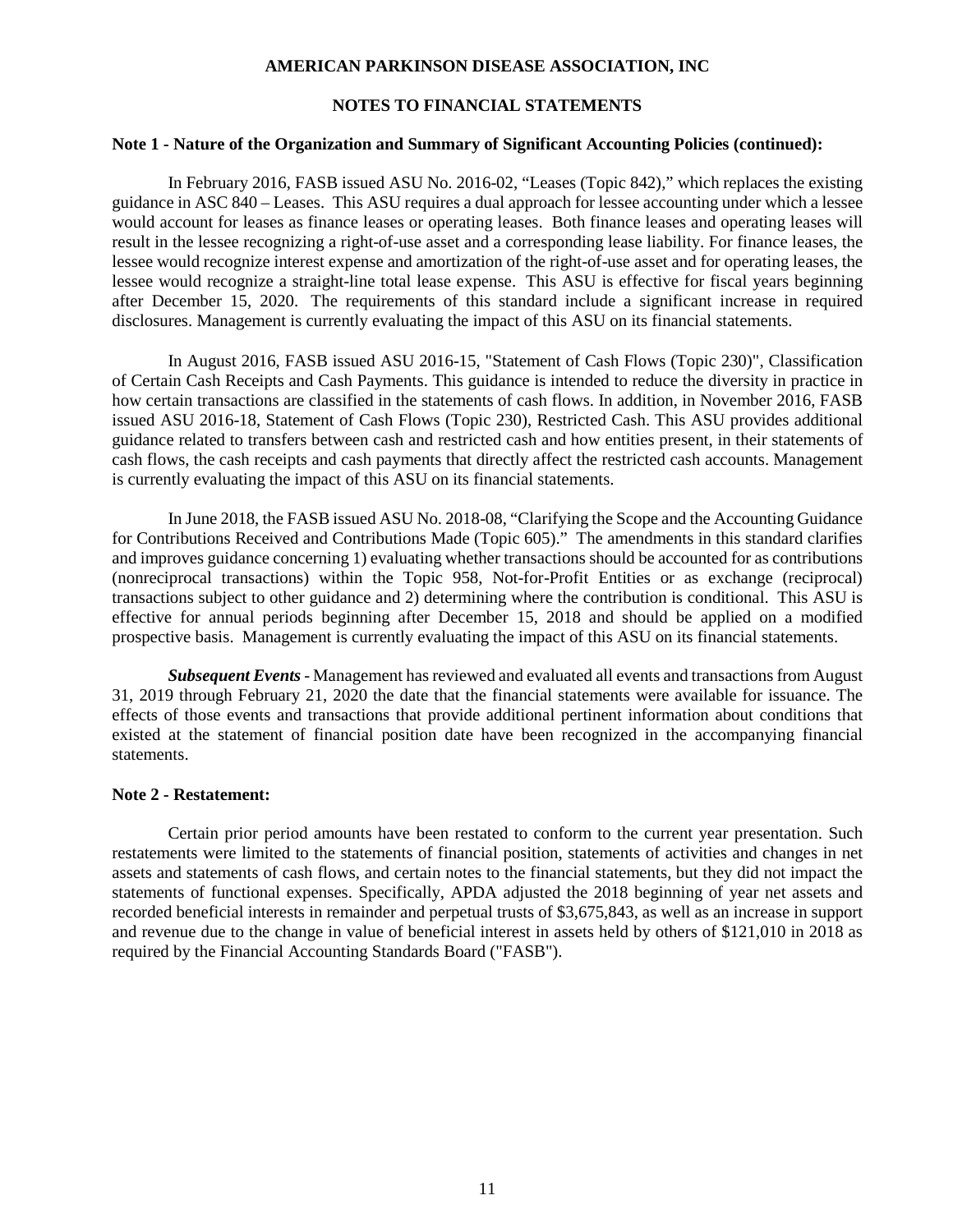## **NOTES TO FINANCIAL STATEMENTS**

### **Note 3 - Liquidity and Availability:**

Management regularly monitors the availability of resources required to meet its operating needs. For purposes of analyzing resources available to meet general expenses over a 12-month period, management considers all expenses related to its ongoing activities. Financial assets available for general expense, that is, without donor or other restrictions limiting their use, within one year of the statement of financial position date, are comprised of the following:

|                                            | August 31, |            |               |            |  |  |
|--------------------------------------------|------------|------------|---------------|------------|--|--|
|                                            |            | 2019       |               | 2018       |  |  |
| Financial assets at year end:              |            |            |               |            |  |  |
| Cash and equivalents                       | \$         | 6,670,436  | <sup>\$</sup> | 6,727,039  |  |  |
| Bequest receivable, net (Note 4)           |            | 1,366,947  |               | 310,528    |  |  |
| Contributions receivable                   |            | 45,037     |               | 24,929     |  |  |
| Investments                                |            | 2,395,677  |               | 2,351,433  |  |  |
| Less: Endowments (Note 11)                 |            | (172, 944) |               | (172, 944) |  |  |
| Financial assets available to meet general |            |            |               |            |  |  |
| expenditures over the next twelve months   | S          | 10,305,153 |               | 9,240,985  |  |  |

Management does not anticipate an unanticipated liquidity need, as there are sufficient financial assets available to meet operating needs over the next twelve months.

### **Note 4 - Bequests Receivable:**

Bequests receivables have been discounted over the payment period using a discount rate of 2% for 2019 and 2018. Bequests receivable are due as follows:

|                                 | August 31, |           |  |         |  |  |  |
|---------------------------------|------------|-----------|--|---------|--|--|--|
|                                 | 2019       |           |  | 2018    |  |  |  |
| Less than one year              |            | 1,366,947 |  | 310,528 |  |  |  |
| One to five years               |            |           |  | 95,000  |  |  |  |
|                                 |            | 1,366,947 |  | 405,528 |  |  |  |
| Less: discount to present value |            |           |  | 2,475   |  |  |  |
| Bequests receivable, net        |            | 1,366,947 |  | 403,053 |  |  |  |

#### **Note 5 - Investments at Fair Value - Recurring:**

FASB Accounting Standards Codification ("ASC") 820, Fair Value Measurements and Disclosures FASB ASC 820, establishes a framework for measuring fair value. That framework provides a fair value hierarchy that prioritizes the inputs to valuation techniques used to measure fair value. The hierarchy gives the highest priority to unadjusted quoted prices in active markets for identical assets or liabilities (level 1 measurements) and the lowest priority to unobservable inputs (level 3 measurements). The three levels of the fair value hierarchy under FASB ASC 820 are described as follows:

Level 1 - Inputs to the valuation methodology are unadjusted quoted prices for identical assets or liabilities in active markets.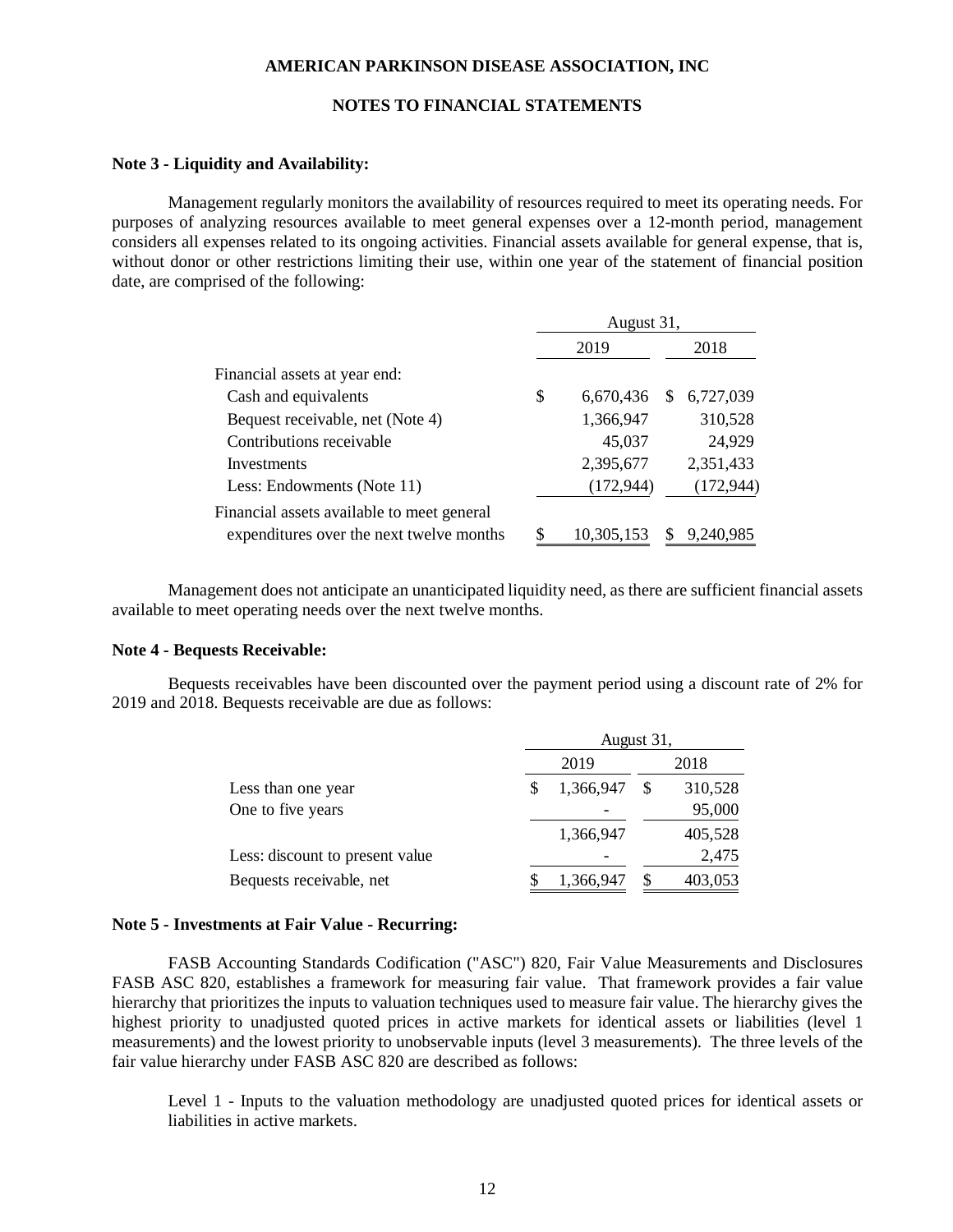## **NOTES TO FINANCIAL STATEMENTS**

## **Note 5 - Investments at Fair Value - Recurring (continued):**

Level 2 - Inputs to the valuation methodology include:

- quoted prices for similar assets or liabilities in active markets;
- quoted prices for identical or similar assets or liabilities in inactive markets;
- inputs other than quoted prices that are observable for the asset or liability;
- inputs that are derived principally from or corroborated by observable market data by correlation or other means.

Level 3 - Inputs to the valuation methodology are unobservable and significant to the fair value measurement.

The asset or liability's fair value measurement level within the fair value hierarchy is based on the lowest level of any input that is significant to the fair value measurement. Valuation techniques used need to maximize the use of observable inputs and minimize the use of unobservable inputs.

Following is a description of the valuation methodologies used for assets measured at fair value.

- Mutual Funds equities and fixed income: Valued at the closing price reported from an actively traded exchange.
- Beneficial Interest in Perpetual Trust: Valued using the fair value of fund investments as reported by a third party.

The preceding methods may produce a fair value calculation that may not be indicative of net realizable value or reflective of future fair values. Furthermore, although APDA believes its valuation methods are appropriate and consistent with other market participants, the use of different methodologies or assumptions to determine the fair value of certain financial instruments could result in a different fair value measurement at the reporting date.

The following table sets forth by level, within the fair value hierarchy, APDA's assets at fair value as of August 31, 2019 and 2018: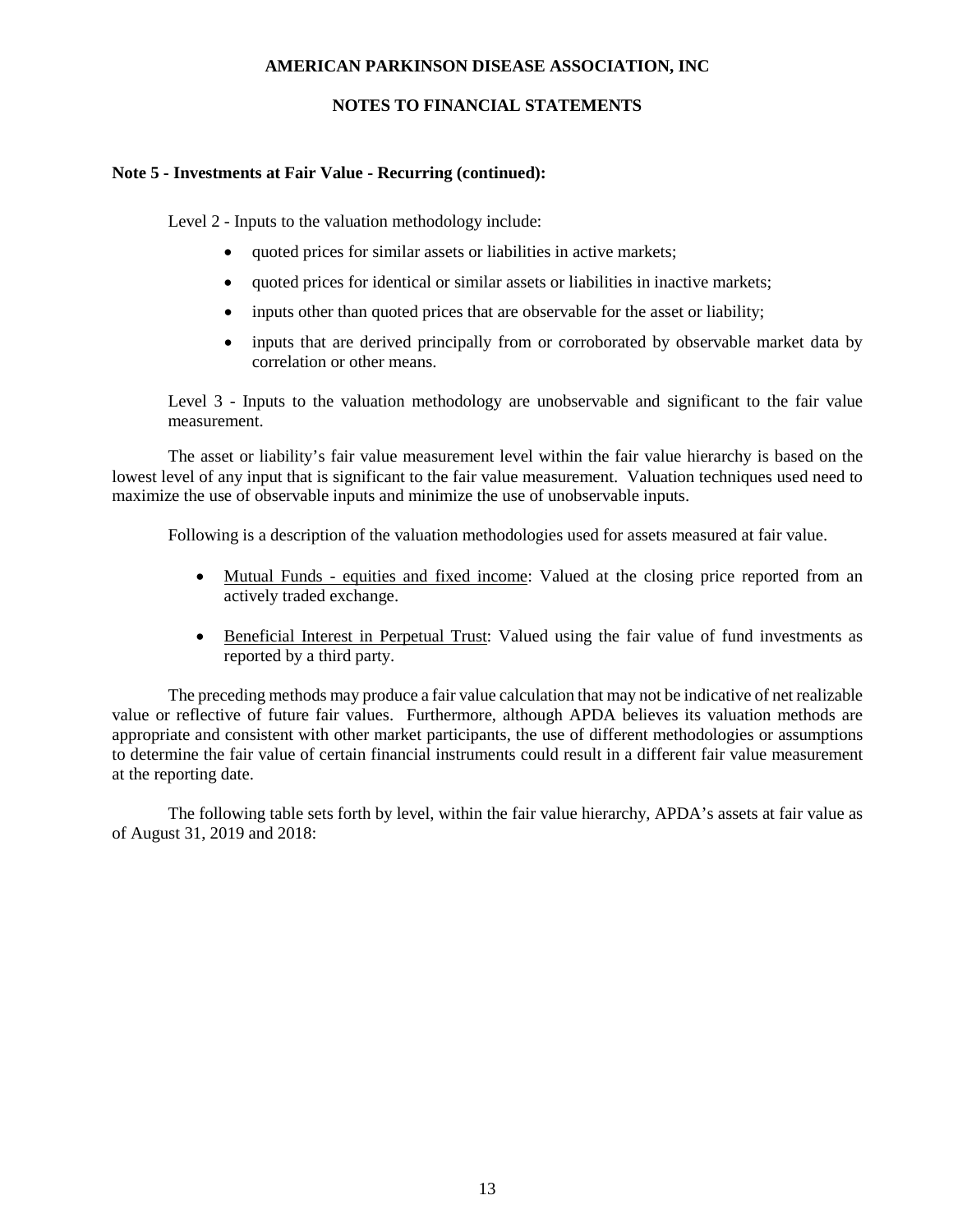## **NOTES TO FINANCIAL STATEMENTS**

## **Note 5 - Investments at Fair Value - Recurring (continued):**

|                                                | Fair Value as of August 31, 2019 |           |    |         |    |                                  |    |              |
|------------------------------------------------|----------------------------------|-----------|----|---------|----|----------------------------------|----|--------------|
|                                                |                                  | Level 1   |    | Level 2 |    | Level 3                          |    | <b>Total</b> |
| Assets                                         |                                  |           |    |         |    |                                  |    |              |
| Investments:                                   |                                  |           |    |         |    |                                  |    |              |
| Cash                                           | \$                               | 28,057    | \$ |         | \$ |                                  | \$ | 28,057       |
| Mutual Funds- Equities                         |                                  | 2,367,620 |    |         |    |                                  |    | 2,367,620    |
| Total investments                              | \$                               | 2,395,677 | \$ |         | \$ |                                  | \$ | 2,395,677    |
| Investments in charitable gift annuities:      |                                  |           |    |         |    |                                  |    |              |
| Cash                                           | \$                               | 5,145     | \$ |         | \$ |                                  | \$ | 5,145        |
| Mutual Funds - Fixed Income                    |                                  | 44,298    |    |         |    |                                  |    | 44,298       |
| Total investments in charitable gift annuities | \$                               | 49,443    | \$ |         | \$ |                                  | S  | 49,443       |
| Beneficial interest in remainder trusts        | \$                               |           | S  |         | S  | 2,273,514                        | \$ | 2,273,514    |
| Beneficial interest in perpetual trusts        | \$                               |           | S  |         | \$ | 1,272,366                        | \$ | 1,272,366    |
|                                                |                                  |           |    |         |    | Fair Value as of August 31, 2018 |    |              |
|                                                |                                  | Level 1   |    | Level 2 |    | Level 3                          |    | <b>Total</b> |
| Assets                                         |                                  |           |    |         |    |                                  |    |              |
| Investments:                                   |                                  |           |    |         |    |                                  |    |              |
| Cash                                           | \$                               | 168,369   | \$ |         | \$ |                                  | \$ | 168,369      |
| Mutual Funds- Equities                         |                                  | 2,183,064 |    |         |    |                                  |    | 2,183,064    |
| <b>Total</b> investments                       | \$                               | 2,351,433 | \$ |         |    |                                  | \$ | 2,351,433    |
| Investments in charitable gift annuities:      |                                  |           |    |         |    |                                  |    |              |
| Cash                                           | \$                               | 28,282    | S  |         | \$ |                                  | \$ | 28,282       |
| Mutual Funds - Fixed Income                    |                                  | 42,753    |    |         |    |                                  |    | 42,753       |
| Total investments in charitable gift annuities | \$                               | 71,035    |    |         |    |                                  |    | 71,035       |
| Beneficial interest in remainder trusts        | \$                               |           |    |         | \$ | 2,346,987                        | \$ | 2,346,987    |
| Beneficial interest in perpetual trusts        |                                  |           |    |         | S  | 1,328,856                        | \$ | 1,328,856    |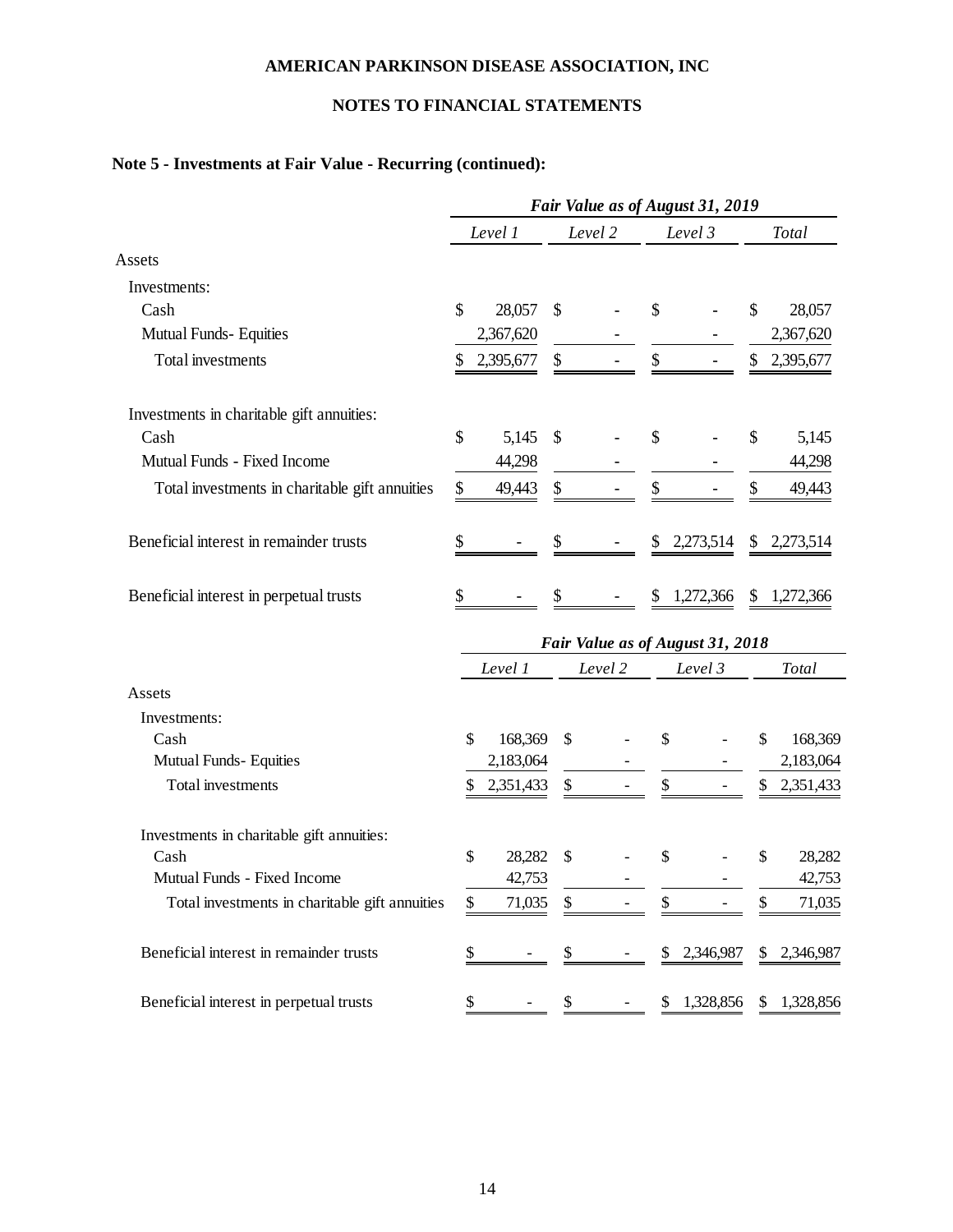## **NOTES TO FINANCIAL STATEMENTS**

## **Note 5 - Investments at Fair Value - Recurring (continued):**

|                               | Fair Value Measurements at Report Date Using |                                           |    |           |  |  |  |
|-------------------------------|----------------------------------------------|-------------------------------------------|----|-----------|--|--|--|
|                               |                                              | Significant Unobservable Inputs (Level 3) |    |           |  |  |  |
|                               |                                              | <b>Beneficial Interests</b>               |    |           |  |  |  |
|                               | August 31,                                   |                                           |    |           |  |  |  |
|                               |                                              | 2019                                      |    |           |  |  |  |
|                               |                                              | Remainder                                 |    | Perpetual |  |  |  |
| Balance, at beginning of year | \$                                           | 2,346,987                                 | \$ | 1,328,856 |  |  |  |
| Investment return, net        |                                              | (62,199)                                  |    | (34,753)  |  |  |  |
| <b>Distributions</b>          |                                              | (11,274)                                  |    | (21, 737) |  |  |  |
| Balance, at end of year       |                                              | 2,273,514                                 | \$ | 1,272,366 |  |  |  |
|                               | 2018                                         |                                           |    |           |  |  |  |
|                               |                                              | Remainder                                 |    | Perpetual |  |  |  |
| Balance, at beginning of year | \$                                           | 2,279,924                                 | \$ | 1,274,909 |  |  |  |
| Investment return, net        |                                              | 77,798                                    |    | 115,536   |  |  |  |
| Distributions                 |                                              | (10,735)                                  |    | (61,589)  |  |  |  |
| Balance, at end of year       | \$                                           | 2,346,987                                 | \$ | 1,328,856 |  |  |  |

## **Note 6 - Property and Equipment:**

Property and equipment consisted of the following:

|                                | August 31,     |               |  |  |  |
|--------------------------------|----------------|---------------|--|--|--|
|                                | 2019           | 2018          |  |  |  |
| Land                           | \$<br>696,071  | 696,071<br>S  |  |  |  |
| <b>Building</b>                | 2,820,626      | 2,820,626     |  |  |  |
| Building improvements          | 145,866        | 136,213       |  |  |  |
| Leasehold improvements         | 15,900         | 15,900        |  |  |  |
| Computers and website          | 114,306        | 129,551       |  |  |  |
| Furniture and equipment        | 174,274        | 160,511       |  |  |  |
|                                | 3,967,043      | 3,958,872     |  |  |  |
| Less: Accumulated depreciation |                |               |  |  |  |
| and amortization               | (1,627,702)    | (1, 499, 885) |  |  |  |
| Property and equipment, net    | 2,339,341<br>S | 2,458,987     |  |  |  |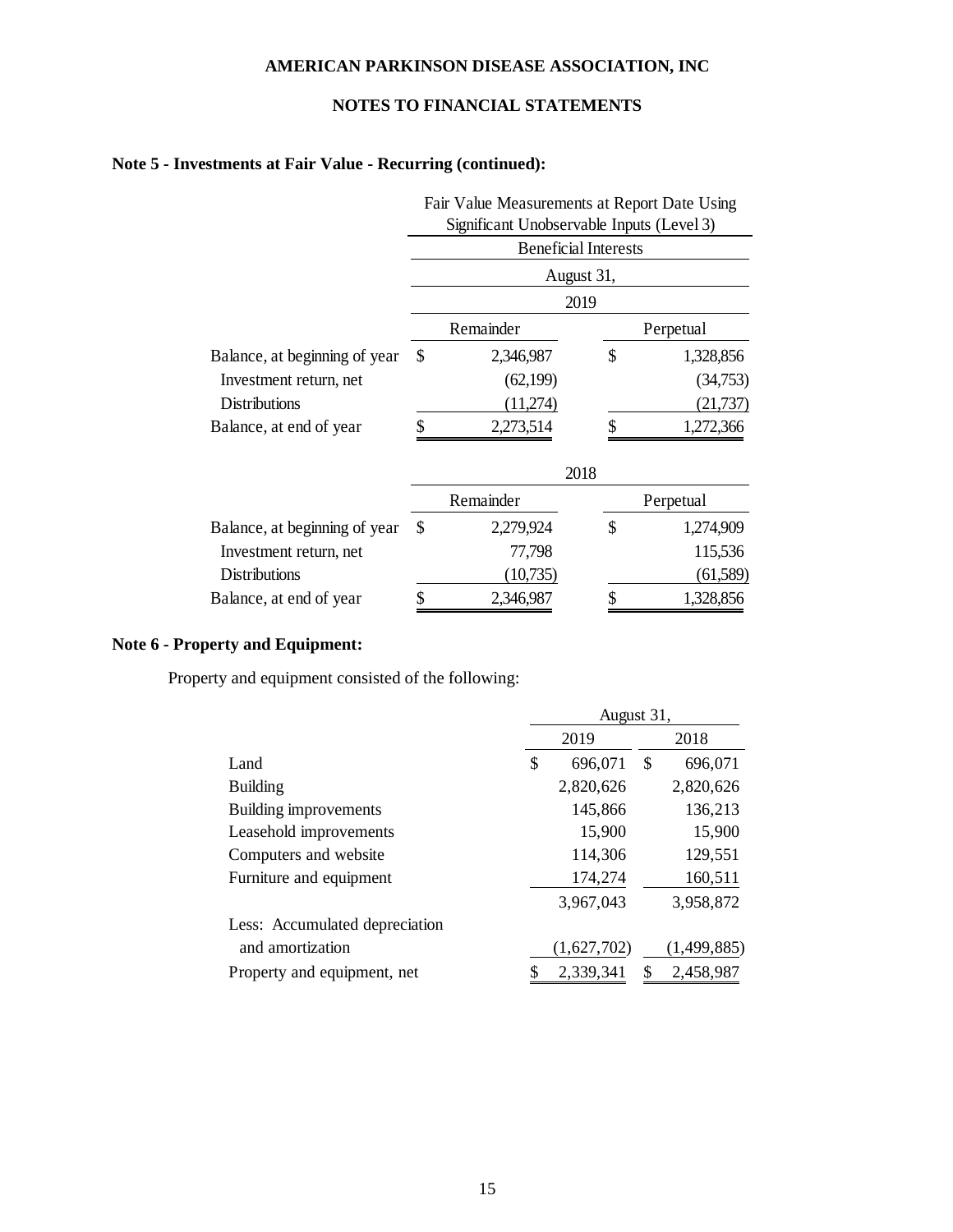## **NOTES TO FINANCIAL STATEMENTS**

### **Note 7 - Grants Payable:**

APDA has agreements with various institutions that are payable in installments. Such agreements are conditional on continued appropriate performance, reporting requirements, and adequate funding. APDA had outstanding grant commitments payable as follows as of:

|                    |  | August 31, |      |           |  |  |  |  |
|--------------------|--|------------|------|-----------|--|--|--|--|
|                    |  |            | 2018 |           |  |  |  |  |
| Less than one year |  | 1,920,272  | - \$ | 1,252,745 |  |  |  |  |
| One to five years  |  | 160,000    |      |           |  |  |  |  |
|                    |  | 2,080,272  |      | 1,252,745 |  |  |  |  |

### **Note 8 - Lease Commitments:**

APDA leases office space and equipment under operating leases. At August 31, 2019, future minimum rental payments under these operating leases, inclusive of the effect of the office lease escalation clause, are as follows:

| Year Ending August 31, |               |
|------------------------|---------------|
| 2020                   | \$<br>130,764 |
| 2021                   | 120,884       |
| 2022                   | 73,057        |
| 2023                   | 12,642        |
|                        | 337,347       |

Rent expense for the years ended August 31, 2019 and 2018 totaled \$143,636 and \$87,782, respectively and is included in occupancy in the statements of functional expenses.

### **Note 9 - Net Assets Released From Restrictions:**

Net assets were released from donor restrictions by incurring expenses satisfying the restricted purposes or by occurrence of other events specified by donors. Net assets released from restrictions are summarized as follows:

|                                       | Year Ended August 31, |           |   |           |  |
|---------------------------------------|-----------------------|-----------|---|-----------|--|
|                                       |                       | 2019      |   |           |  |
| Satisfaction of purpose restrictions: |                       |           |   |           |  |
| Specific research activities          | \$                    | 436.252   | S | 744,199   |  |
| Patient services                      |                       | 533,716   |   | 315,432   |  |
| Local chapters and other uses         |                       | 827,466   |   | 507,473   |  |
|                                       |                       | 1,797,434 |   | 1,567,104 |  |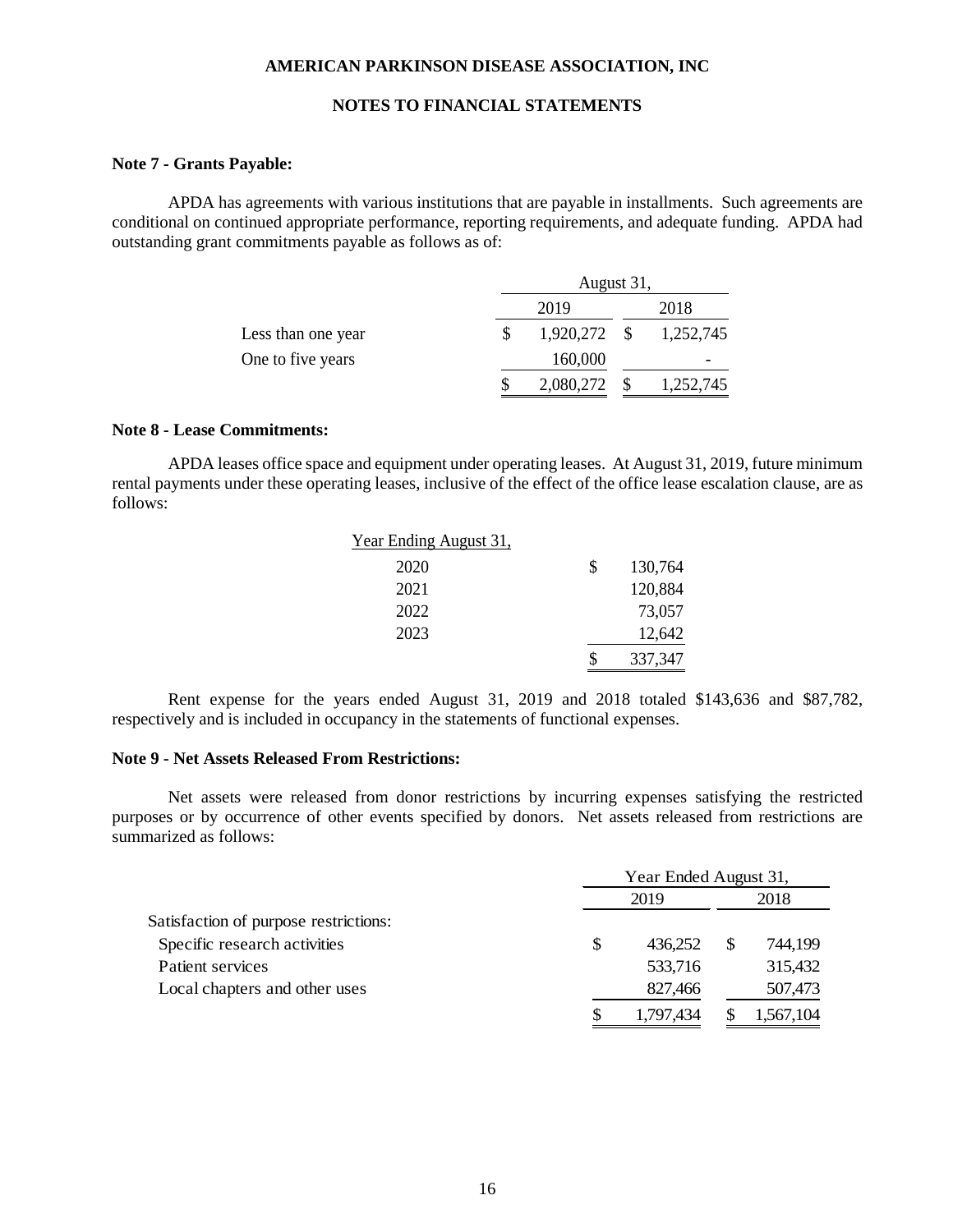## **NOTES TO FINANCIAL STATEMENTS**

### **Note 10 – Net Assets With Donor Restrictions:**

Net assets with donor restrictions are available for the following purposes as stipulated by donors:

|                                                                         | Year Ended August 31, |           |    |           |  |
|-------------------------------------------------------------------------|-----------------------|-----------|----|-----------|--|
|                                                                         |                       | 2019      |    | 2018      |  |
| Subject to expenditure for specified purpose:                           |                       |           |    |           |  |
| Specific research activities                                            | \$                    | 789,152   | \$ | 763,025   |  |
| Patient services                                                        |                       | 887,493   |    | 926,068   |  |
| Local chapters and other uses                                           |                       | 715,802   |    | 766,944   |  |
|                                                                         |                       | 2,392,447 |    | 2,456,037 |  |
| Subject to the passage of time                                          |                       |           |    |           |  |
| Beneficial interest in remainder trusts                                 |                       | 2,273,514 |    | 2,346,987 |  |
| Subject to restriction in perpetuity:                                   |                       |           |    |           |  |
| Endowments subject to spending policies and appropriation (see Note 11) |                       |           |    |           |  |
| Research                                                                |                       | 64,520    |    | 64,520    |  |
| <b>General Purposes</b>                                                 |                       | 108,424   |    | 108,424   |  |
|                                                                         |                       | 172,944   |    | 172,944   |  |
| Beneficial interest in perpetual trusts                                 |                       | 1,272,366 |    | 1,328,856 |  |
|                                                                         |                       | 6,111,271 | S  | 6,304,824 |  |

### **Note 11 - Endowment Funds:**

APDA maintains a donor-restricted fund whose purpose is to provide long-term support for its patient services, research, and education programs. As required by accounting principles generally accepted in the United States of America, net assets associated with endowment funds are classified and reported based on the existence or absence of donor-imposed restrictions.

## *Interpretation of Relevant Law*

Management has interpreted the New York Prudent Management of Institutional Funds Act (NYPMIFA) as requiring the preservation of the fair value of the original gift as of the gift date of the donorrestricted endowment funds absent explicit donor stipulations to the contrary. As a result of this interpretation, APDA classifies as permanently restricted net assets (a) the original value of gifts donated to the permanent endowment, (b) original gift of subsequent gifts to the permanent endowment, and (c) accumulations to the permanent endowment made in accordance with the direction of the applicable donor gift instrument at the time the accumulation is added to the fund. The remaining portion of the donor-restricted endowment fund that is not classified as permanently restricted net assets is classified as temporarily restricted net assets until those amounts are appropriated for expenditure by APDA in a manner consistent with the standard of prudence prescribed by NYPMIFA. In accordance with NYPMIFA, APDA considers the following factors in making a determination to appropriate or accumulate donor-restricted endowment funds:

- (1) The duration and preservation of the endowment fund;
- (2) The purposes of the institution and the endowment fund;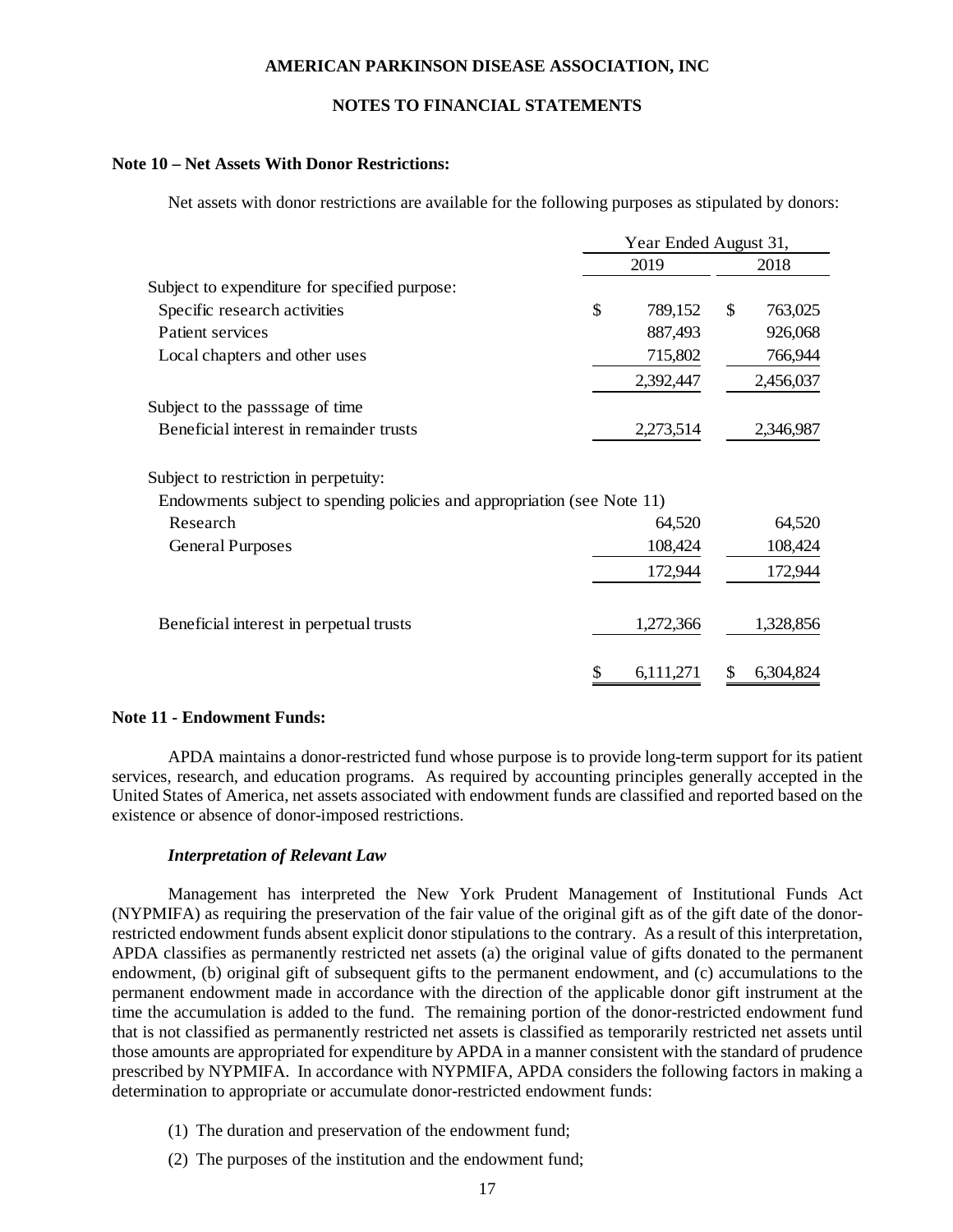## **NOTES TO FINANCIAL STATEMENTS**

(3) General economic conditions;

### **Note 11 - Endowment Funds (continued):**

- (4) The possible effect of inflation or deflation;
- (5) The expected total return from income and the appreciation of investments;
- (6) Other resources of the institution;
- (7) Where appropriate and circumstances would otherwise warrant, alternatives to expenditure of the endowment fund, giving due consideration to the effect that such alternatives may have on the institution; and
- (8) The investment policy of the institution

## *Investment Objectives*

APDA has adopted an investment policy that primarily emphasizes the preservation of the capital and secondarily maximizes the total return. Investment returns are expected to provide adequate funds to sufficiently support designated needs and preserve or enhance the real value of APDA. In establishing the investment objectives of APDA, management has taken into account the time horizon available for investment, the nature of APDA's cash flows and liabilities, and other factors that affect APDA's risk tolerance.

## *Strategies Employed for Achieving Objectives*

To satisfy its long-term objectives, APDA will ensure appropriate diversification to marketable equity securities. There shall be no Securities and Exchange Commission unregistered securities, private placement, venture capital, or direct investments in real or personal property. Approved investments include among others equity securities and fixed income securities.

## *Spending Policy*

APDA has a policy of appropriating for expenditure the amount needed to cover the expenses of the related endowment projects. The spending policy is followed unless the fair value of endowment assets is less than its respective historical dollar value or there are specific donor stipulations to the contrary.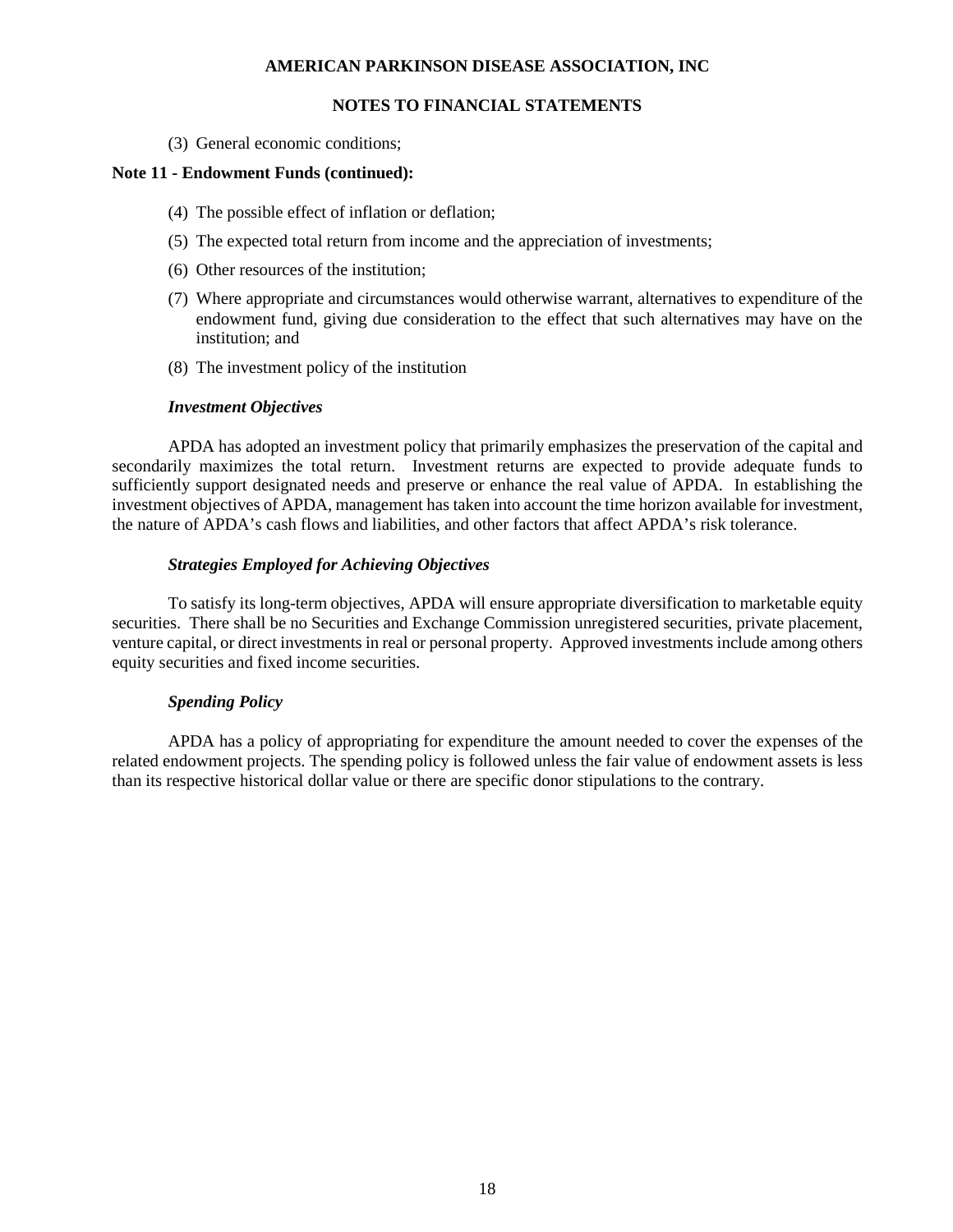## **NOTES TO FINANCIAL STATEMENTS**

## **Note 11 - Endowment Funds (continued):**

## *Endowment Net Asset Composition and Changes in Endowment Net Assets as of and for the Fiscal Year Ended August 31, 2019*

|                                                              |    | Without              |     |             |               |
|--------------------------------------------------------------|----|----------------------|-----|-------------|---------------|
|                                                              |    | Donor<br>Restriction |     | With Donor  |               |
|                                                              |    |                      |     | Restriction | Total         |
| Endowment net assets, beginning of year                      |    |                      | \$  | 172,944     | \$<br>172,944 |
| Appropriation for expenditure                                |    |                      |     | (123)       | (123)         |
| Investment return                                            |    |                      |     | 123         | 123           |
| <b>Contributions</b>                                         |    |                      |     |             |               |
| Endowment net assets, end of year                            | \$ |                      | \$. | 172,944     | \$<br>172,944 |
| Composition of Endowment Net Assets With Donor Restrictions: |    |                      |     |             |               |
| Original gift amount required to be held in perpetuity       |    |                      | \$  | 172,944     |               |
| Accumulated investment gains                                 |    |                      |     |             |               |
|                                                              |    |                      | \$  | 172.944     |               |

## *Endowment Net Asset Composition and Changes in Endowment Net Assets as of and for the Fiscal Year Ended August 31, 2018*

|                                         |    | Without<br>Donor         |    | With Donor  |       |         |  |
|-----------------------------------------|----|--------------------------|----|-------------|-------|---------|--|
|                                         |    | Restriction              |    | Restriction | Total |         |  |
| Endowment net assets, beginning of year | \$ | -                        | \$ | 172,944     | \$    | 172,944 |  |
| Appropriation for expenditure           |    |                          |    | (138)       |       | (138)   |  |
| Investment return                       |    |                          |    | 138         |       | 138     |  |
| <b>Contributions</b>                    |    | $\overline{\phantom{0}}$ |    |             |       |         |  |
| Endowment net assets, end of year       | S  |                          | S  | 172.944     | \$    | 172.944 |  |

Composition of Endowment Net Assets With Donor Restrictions:

| Original gift amount required to be held in perpetuity | 172,944 |
|--------------------------------------------------------|---------|
| Accumulated investment gains                           |         |
|                                                        | 172,944 |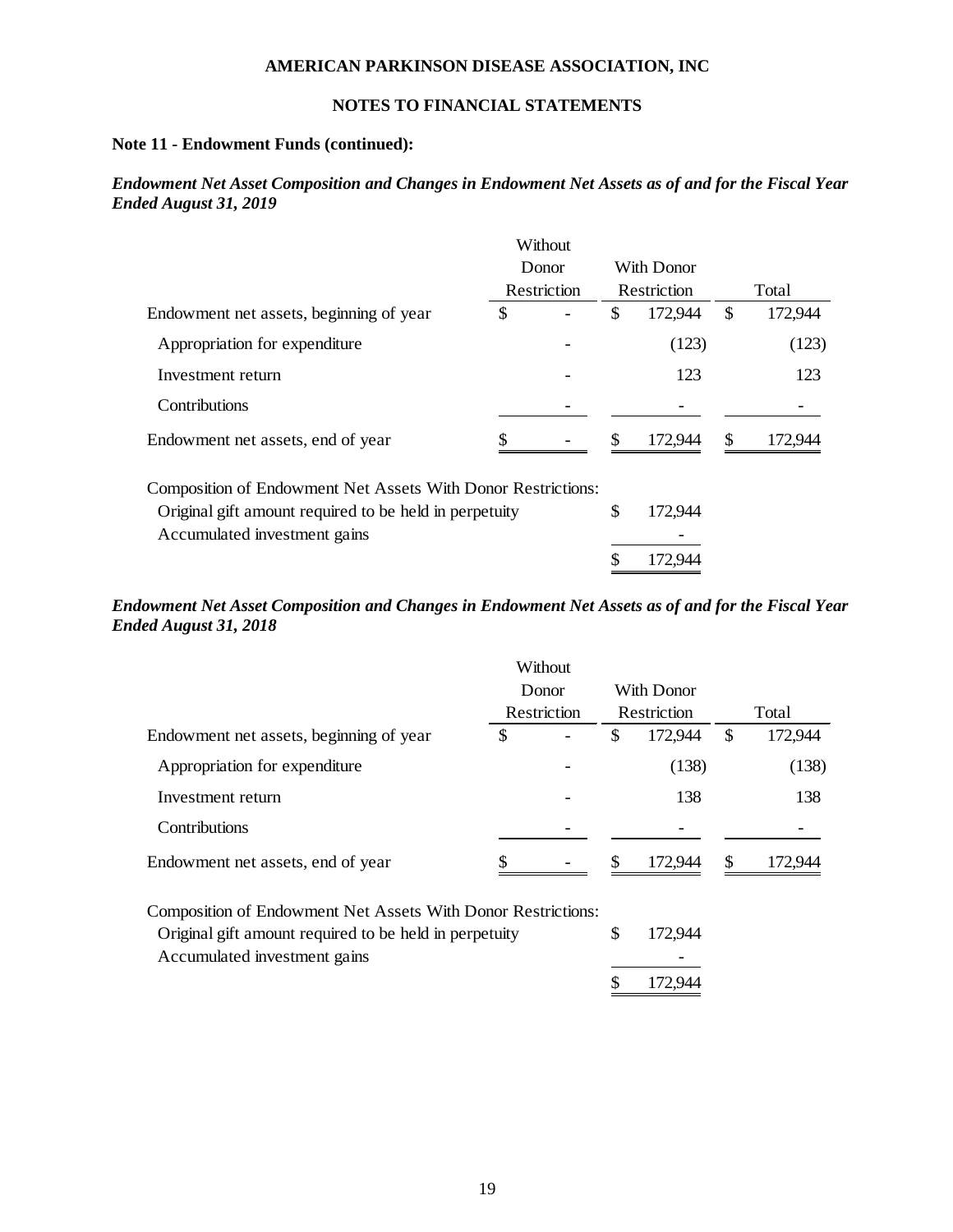## **NOTES TO FINANCIAL STATEMENTS**

#### **Note 12 - Allocation of Joint Costs:**

During the years ended August 31, 2019 and 2018, APDA incurred joint costs for mailings that included fund-raising appeals. Such joint costs were allocated as follows:

|                                   |   | August 31, |  |           |  |  |  |
|-----------------------------------|---|------------|--|-----------|--|--|--|
|                                   |   | 2019       |  | 2018      |  |  |  |
| Fundraising costs                 | S | 483,917    |  | 479,788   |  |  |  |
| Management and general            |   | 49,496     |  | 51,534    |  |  |  |
| Public and professional education |   | 1,096,986  |  | 994,433   |  |  |  |
| Research                          |   | 16,554     |  | 24,392    |  |  |  |
|                                   |   | 1,646,953  |  | 1,550,147 |  |  |  |

### **Note 13 - Retirement Plans:**

APDA is a member of the New York City Cultural Institutions Retirement System ("CIRS") which administers three separate multiemployer plans – a savings plan, a pension plan, and a group life and welfare benefits plan.

#### *Savings Plan*

The savings plan is a 401(k) retirement plan which allows employees to defer up to 50% of their salaries on a pre-tax basis up to a maximum of \$19,000, or \$25,000 for employees age 50 and older (for 2019).

Employees are 100% vested in their accounts which include their contributions, employer-matching contributions and investment gains, if any. During the fiscal years ended August 31, 2019 and 2018, employer matching was suspended and no contribution was required. APDA did not make any contributions to the savings plan during the fiscal years ended August 31, 2019 and 2018.

### *Multi-Employer Pension Plan*

Certain employees are covered by a union sponsored, collectively bargained, multi-employer pension plan. Contributions are determined in accordance with the provisions of negotiated labor contracts and generally are based on the number of hours worked.

Such plans are administered through the unions involved. Under U.S. legislation regarding such pension plans, a company is required to continue funding its proportionate share of a plan's unfunded vested benefits in the event of withdrawal (as defined by the legislation) from a plan or plan termination. APDA may have a potential obligation as a participant. The information required to determine the total amount of the contingent obligation, is not readily available. However, APDA has no present intention of withdrawing from any of these plans, nor has APDA been informed that there is any intention to terminate such plans.

APDA's contribution to the pension plan during the fiscal years ended August 31, 2019 and 2018 totaled \$267,608 and \$240,415, respectively. APDA's contributions do not represent more than 5% of the total contributions received by the plan for both periods presented.